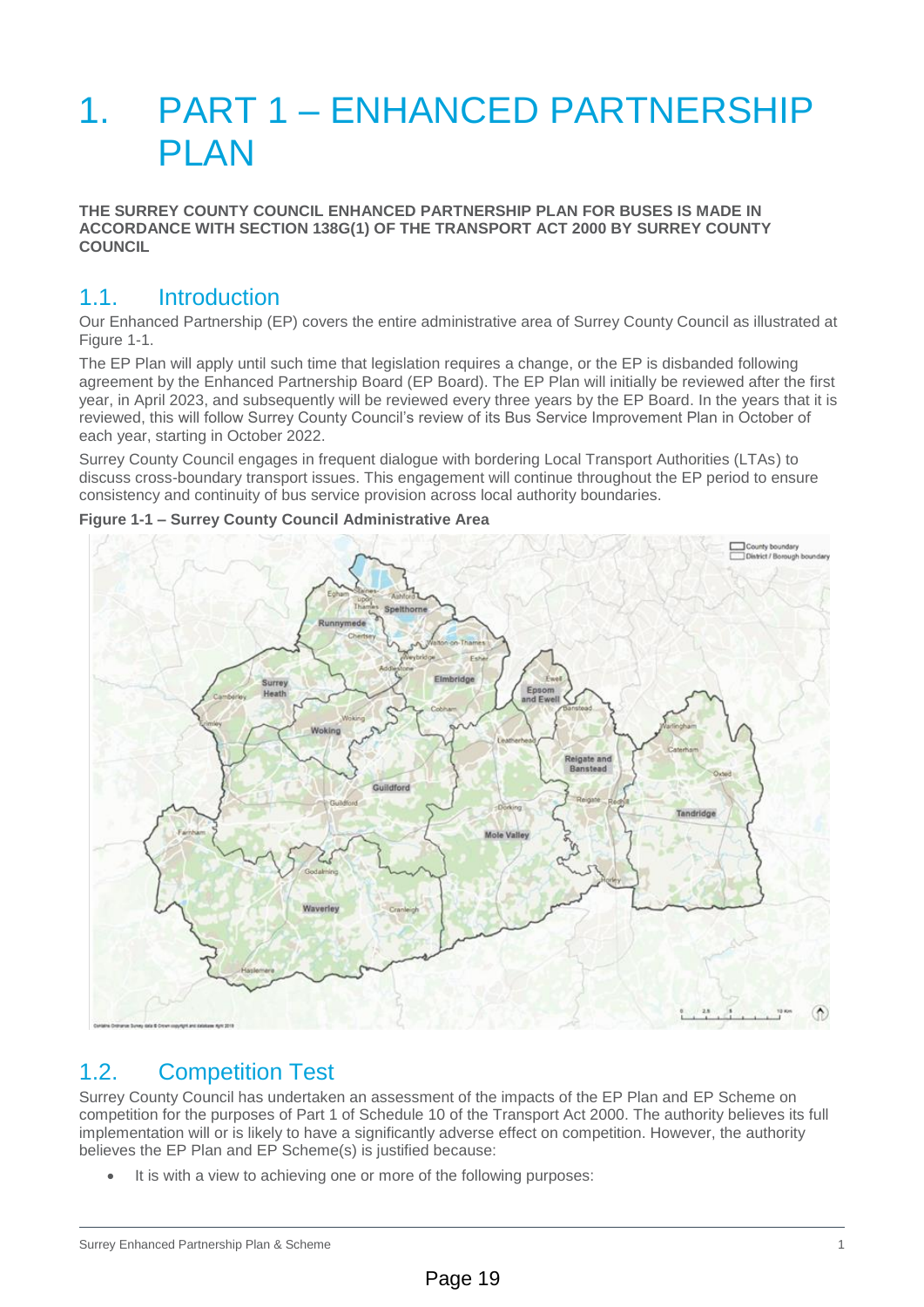- securing improvements in the quality of vehicles or facilities used for or in connection with the provision of local services;
- securing other improvements in local services of benefit to users of local services; and
- reducing or limiting traffic congestion, noise or air pollution.
- Its effect on competition is or is likely to be proportionate to the achievement of that purpose or any of those purposes.

The Competition and Markets Authority has also been consulted on the proposals as required by section 138F of the Transport Act 2000.

# 1.3. EP Links to Policy Objectives

The EP, alongside Surrey's Bus Service Improvement Plan, will contribute to the delivery of policy objectives outlined within Surrey's existing LTP3 of which some are outlined below. The EP will also contribute to the delivery of the objectives of the emerging new Transport Plan for Surrey (LTP4), that is promoting a Sustainable Travel Hierarchy, including prioritising public transport over private vehicle use.

The objectives of LTP3 were:

- Effective transport: To facilitate end-to-end journeys for residents, business and visitors by maintaining the road network, delivering public transport services and, where appropriate, providing enhancements;
- Reliable transport: To improve the journey time reliability of travel in Surrey;
- Safe transport: To improve road safety and the security of the travelling public in Surrey; and
- Sustainable transport: To provide an integrated transport system that protects the environment, keeps people healthy and provides for lower carbon transport choices.

LTP4 aims to achieve achieving the four key objectives of:

- Decarbonisation;
- Having sustainable growth;
- Having well-connected communities; and
- Having clean air and excellent quality of life.

# 1.4. The Surrey Bus Network and Bus Market

Surrey has a well-established bus network, although the level of service varies greatly depending on location. The network typically serves movements within and between the larger towns and more populated areas of the county, with many routes in the north of the county classified as 'frequent' services. These serve areas such as Staines-upon-Thames, Walton-on-Thames, Epsom, Redhill, Woking and Guildford.

## 1.4.1. Bus Service Supply

Within Surrey there are a limited number of bus services providing a 'walk-up' frequency of at least 5 buses per hour, with many of these in the more densely populated north of the county.

Due to the dispersed nature of the population with many small towns and villages, particularly around the south of the county, there are fewer routes and lower frequencies beyond the services offered in large towns, with many routes operating at less than hourly frequencies. This is particularly true for the inter-urban services within the county borders, with only a handful of these services running at or above one bus per hour throughout the day.

There is limited service provision in the evenings and Sundays, with only main connections provided within and between the larger settlements.

## 1.4.2. Bus Service Infrastructure

Within Surrey there are circa 6,000 bus stops. There are also three bus stations at the Friary in Guildford, alongside Redhill and Staines town centres. These are described in more detail in the EP Scheme at Appendix A.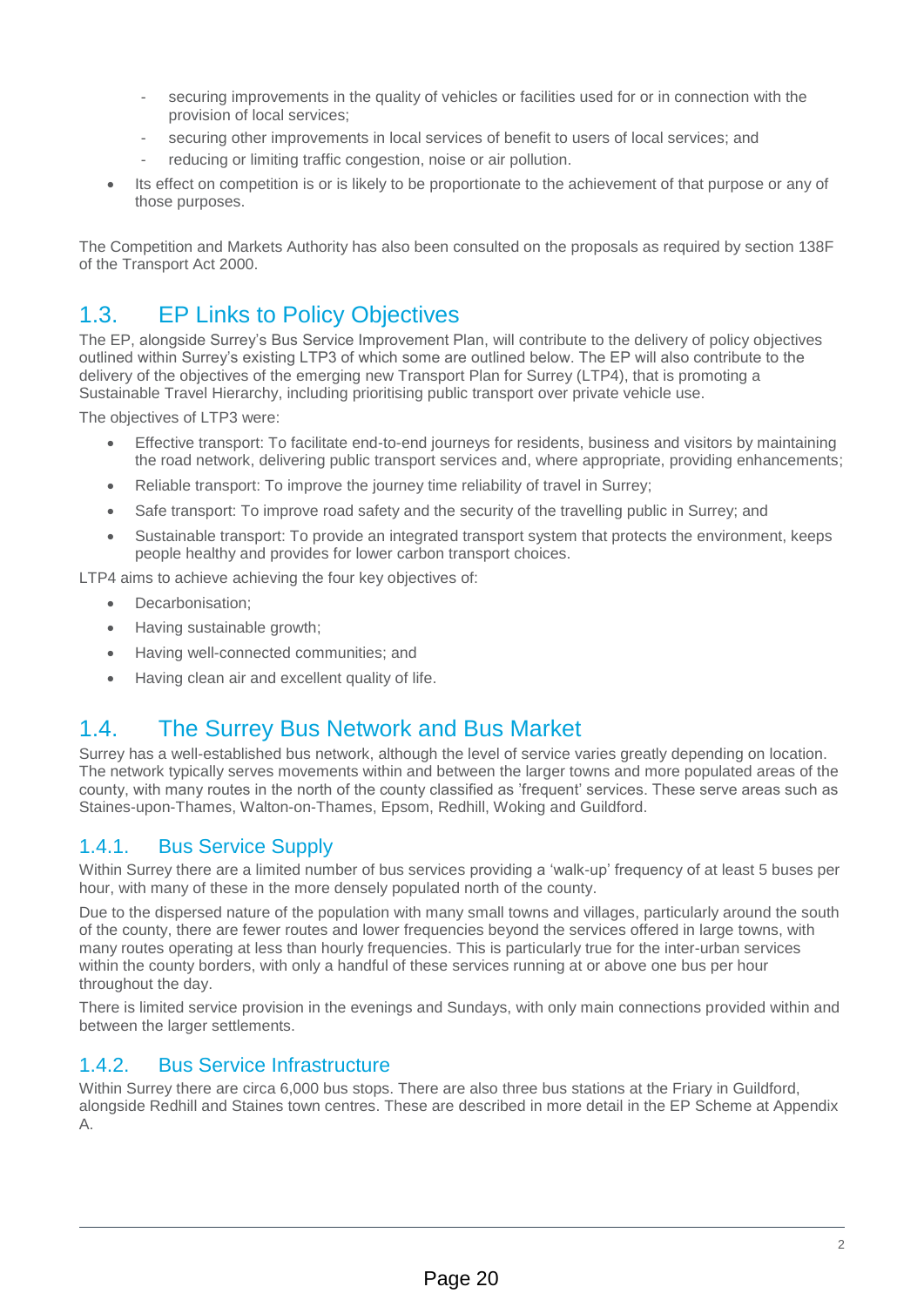## 1.4.3. Bus Fares

Due to the diversity of operators within Surrey, a complicated fare structure with a range of ticketing products is prevalent. These fares may offer good value for money within the smaller urban zones within the county, but can be expensive for longer journeys, with the complexity of ticketing potentially a barrier to bus usage.

There is no county-wide multi-operator ticketing scheme, although an opportunity exists to expand the existing Acorn multi-operator ticket operating in North Surrey. A complexity with the Acorn ticket is the interface with TfL services, in that as TfL does not participate within this scheme, the ticket is not available on a high proportion of services running into northern Surrey.

There is also no standardisation of young persons' fares and at present limited fare offers for key groups (including students and job seekers).

# 1.4.4. Bus Passenger Information

The County Council provides dedicated public transport information on the main Surrey County Council website. This includes full current timetables, information on services accessing destinations such as hospitals and airports, temporary bus timetable changes, temporary changes due to road works and road closures, concessionary ticketing information and maps of bus services.

The quality of bus stop infrastructure within Surrey is variable, particularly away from the principal network in certain rural areas.

Fares information is particularly opaque, with limited information online and no information provided at stops. There is also some provision of real time passenger information across Surrey, although this is limited to key stops and locations.

## 1.4.5. Bus Fleet

Much of the bus fleet in Surrey is mid-life although a large proportion of the fleet is currently compliant with Euro VI standards. There are also nine zero-emission buses within the fleet, with plans to deliver more over the next five years.

The passenger environment on board all fleets is functional, with the age of the vehicles determining the extent to which modern facilities such as USB charging points or next stop audio-visual announcements are available.

There is therefore scope to improve both emission standards and passenger amenity on buses in Surrey.

Appendix C outlines further details relating to current emission standards and onboard facilities of buses in Surrey.

## 1.4.6. Bus Priority Measures

Numerous physical bus priority measures have been established across the county as detailed in Appendix A. There are a number of pinch-points on the bus network, particularly within the key towns, where priority could be further improved. Some sensitive junctions are, however, space-constrained, so consideration of intelligent solutions such as traffic signal priority will be required to make bus journeys quicker and more reliable.

Congestion on locally managed 'A' roads in Surrey is amongst the highest in the country outside London. This has a consequential impact on the punctuality of bus services, particularly at peak times. There are currently congestion issues on links within five of the larger towns, including Guildford and Redhill/Reigate.

## 1.4.7. Bus Service Outcomes

Bus patronage within Surrey, like elsewhere across the country, has declined over the last 10 years, with a reduction in passenger numbers by 1 million (-3%) between 2009/10 and 2018/19.

2019/20 represented the period covering the beginning of the Covid19 pandemic, which caused a significant change in travel behaviour. Within Surrey this resulted in a fall in bus patronage by 1.7 million, equating to a 6% reduction in patronage when compared to the previous year.

A clear challenge exists; that of rebuilding confidence in the bus network and encourage customers to return to the bus.

The number of journeys made by bus for each resident in Surrey is slightly higher than would be predicted by the extent of car ownership by Surrey residents. Yet only 3% of commuters travel to work by bus. This is despite census analysis suggesting that the majority of workers within Surrey both live and work in the same district area, highlighting scope for an increase in bus patronage on local journeys. This is particularly applicable in Woking and Guildford. The current low frequency of some bus services across the county may contribute to the low numbers of commuters currently using the bus network.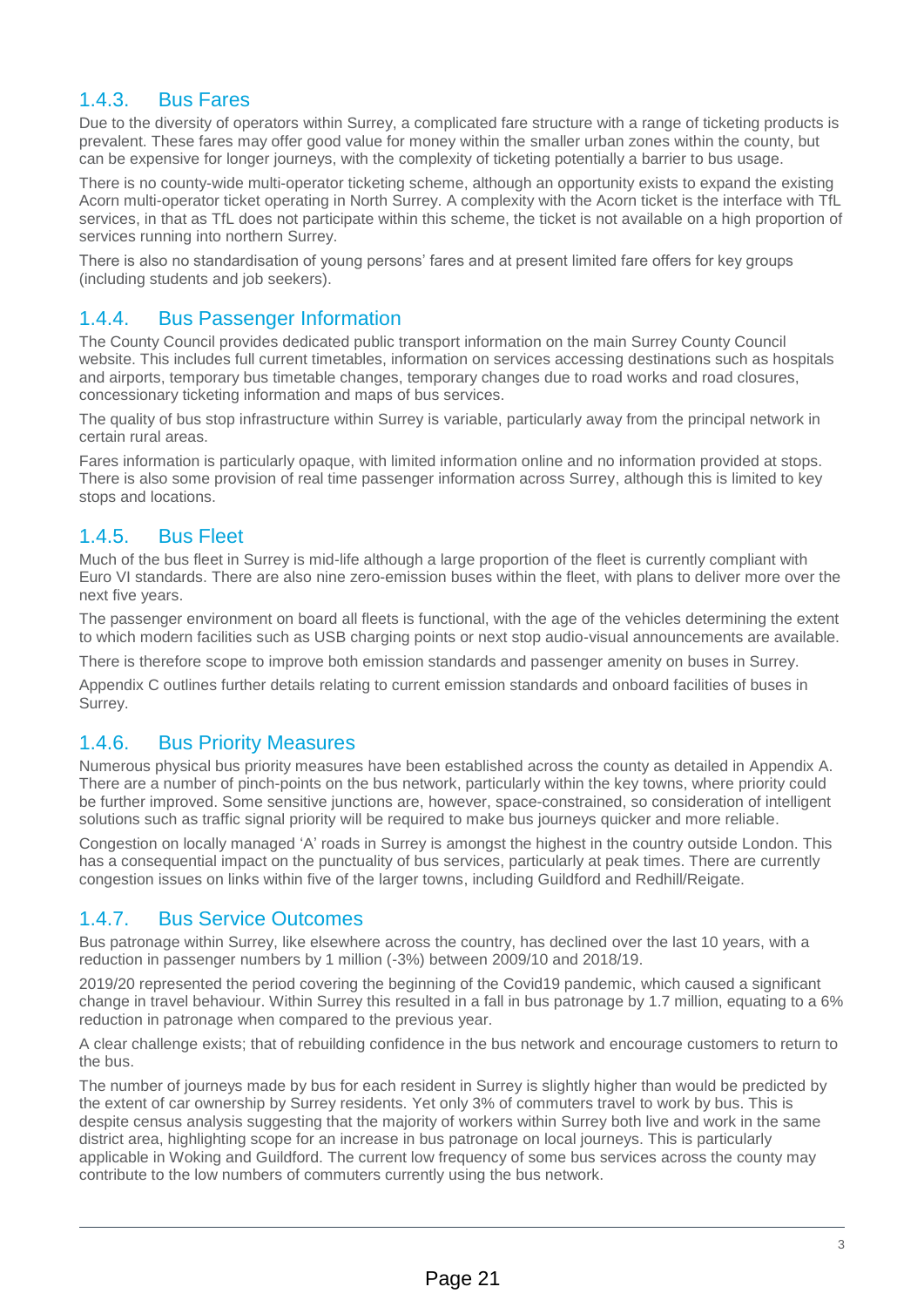There is also scope for working collaboratively with employers and other partners to develop an understanding of travel demand and flows at given times of the day to influence the development of the bus product, particularly to major employment sites.

## 1.4.8. Passenger experience and priorities for improvement

To understand the public perception of Surrey's current bus network, a public engagement questionnaire was live between July and September 2021. There were 544 responses to the survey, which asked people to rank the importance of various elements that would encourage or enable them to use a bus.

Residents ranked reliability (98%), better information (94%), more evening and weekend services (76%), simpler fares and ticketing structures (36%), along with better service frequencies (76%) as key factors in shaping their decision on whether to use the bus or not. This accords closely with data from previous more comprehensive Surrey survey and national surveys.

Surrey County Council proposes to repeat a similar survey each year to inform the annual review of the Bus Service Improvement Plan (BSIP) and in turn to inform the priorities for delivery on the part of the EP.

The National Highways and Transport 2020 survey has also been used as an indicator of resident satisfaction with the local bus network. The results outline that satisfaction with the quality of bus services and public transport more generally is variable depending on the metric considered. Of the survey results, people are most satisfied with their personal safety, quality and cleanliness of buses and quality of the bus stops. Contrastingly, those surveyed are least satisfied with the quality of public transport information, including journey planning information as well as the frequency of buses.

## 1.4.9. Journey time trends

As such, information published by the Department for Transport (DfT) regarding the delay and speed on locally managed 'A' roads has been used as a proxy for understanding bus journey trends in Surrey.

The average delay on locally managed 'A' roads within Surrey increased slightly between 2016 and 2018 by 2.6 seconds to 47 seconds per vehicle per mile (spvpm). This was followed by a slight reduction in 2019 to 44 spvpm. Average speed on locally managed 'A' roads has however been broadly consistent over the study period, with a value of around 25km/h displayed across the period of 2016-19. The increased journey times and lower levels of reliability caused by congestion can reduce the desirability of bus services to customers as well as increasing the financial cost of delivering the bus service. The measures supported by the EP will work to improve journey times and reliability in Surrey primarily through improvements to bus priority.

# 1.4.10. Objectives

It should be noted that this EP will seek to identify and secure appropriate levels of funding from the National Bus Strategy and from other sources to deliver the schemes identified in this EP and in the BSIP as being required to deliver these targets.

| <b>Objective</b>                       | How We Will Achieve This                                                                                                                                                                                                                                                                                                                                                                                                                                                                                                  |  |  |  |  |
|----------------------------------------|---------------------------------------------------------------------------------------------------------------------------------------------------------------------------------------------------------------------------------------------------------------------------------------------------------------------------------------------------------------------------------------------------------------------------------------------------------------------------------------------------------------------------|--|--|--|--|
| More frequent and<br>reliable services | Improve the daytime frequency of identified key services to half hourly.<br>$\bullet$                                                                                                                                                                                                                                                                                                                                                                                                                                     |  |  |  |  |
|                                        | Increasing the hours of operation of services to provide for journeys throughout<br>٠<br>the day, evenings and at weekends.                                                                                                                                                                                                                                                                                                                                                                                               |  |  |  |  |
|                                        | Invest in bus priority corridors to reduce bus journey times and increase<br>٠<br>reliability, based on five largely urban areas: Redhill and Reigate, Guildford and<br>Woking, Blackwater Valley, Elmbridge and North West Surrey (including access<br>to Heathrow). In many cases such as the A23 Redhill to Gatwick corridor, this<br>will give a Bus Rapid Transit (BRT) look and feel to services along these routes.<br>Bus priority will be in the form of both physical measures and intelligent bus<br>priority. |  |  |  |  |
|                                        | Invest in enforcement of bus priority measures and key junctions.<br>٠                                                                                                                                                                                                                                                                                                                                                                                                                                                    |  |  |  |  |
|                                        | Review our most rural communities for the suitability of introducing Digital<br>٠<br>Demand Responsive Transport (DDRT).                                                                                                                                                                                                                                                                                                                                                                                                  |  |  |  |  |
|                                        | Standardise the Community Transport offer to make it consistent and integrate<br>with other modes.                                                                                                                                                                                                                                                                                                                                                                                                                        |  |  |  |  |
|                                        |                                                                                                                                                                                                                                                                                                                                                                                                                                                                                                                           |  |  |  |  |

### **Table 1 - Enhanced Partnership Objectives**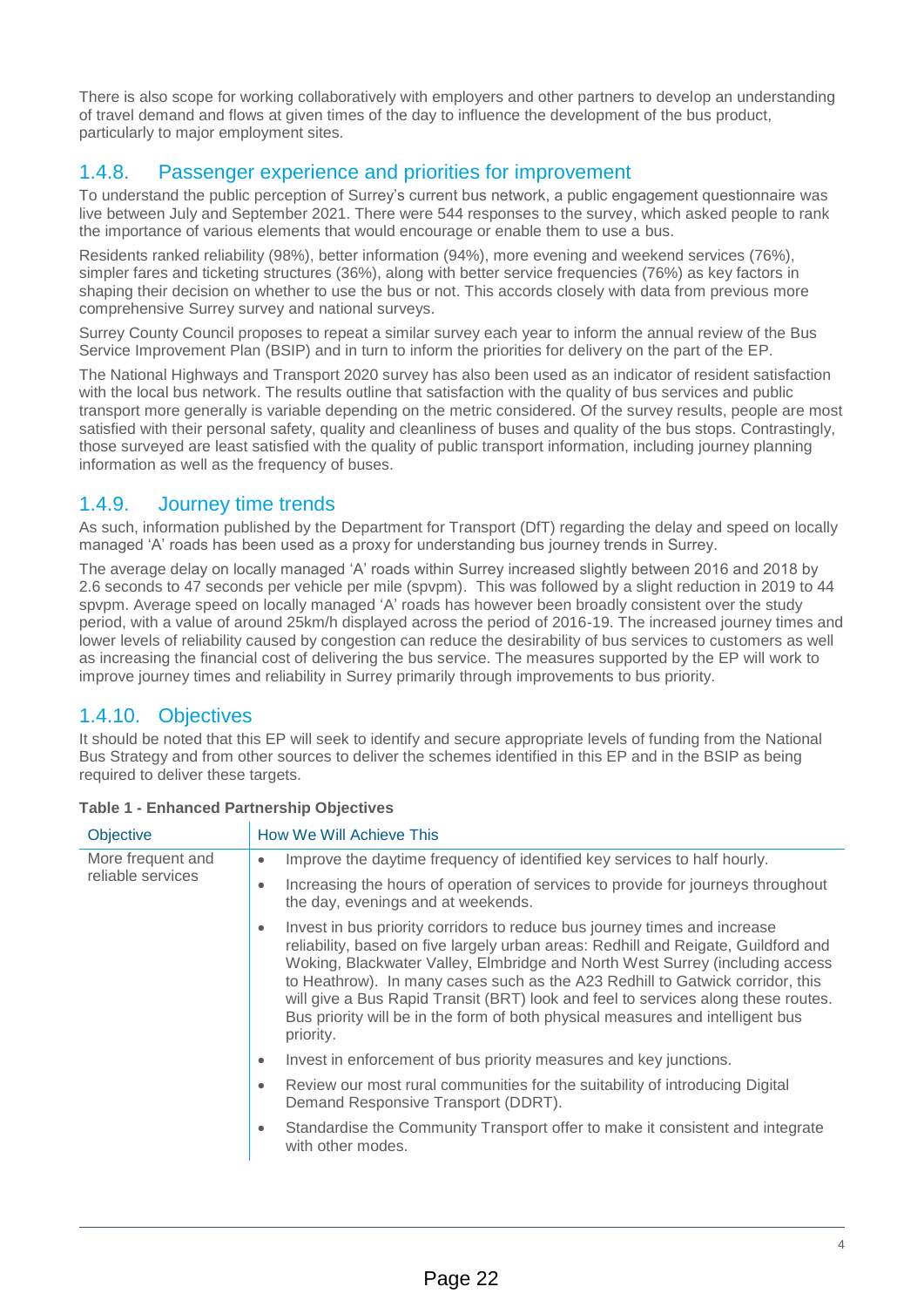| Objective                                                     | How We Will Achieve This                                                                                                                                                                                                                                                                                                           |  |  |  |  |
|---------------------------------------------------------------|------------------------------------------------------------------------------------------------------------------------------------------------------------------------------------------------------------------------------------------------------------------------------------------------------------------------------------|--|--|--|--|
| Improvements to<br>planning / integration<br>with other modes | Work with bus operators to ensure less frequent bus services offer interchange<br>$\bullet$<br>potential at railway stations, which will not require changes to railway timetables<br>due to the frequency of services at most of the county's railway stations.                                                                   |  |  |  |  |
|                                                               | Give a focus to the provision of multi-modal travel information.<br>$\bullet$                                                                                                                                                                                                                                                      |  |  |  |  |
|                                                               | Expand and review Surrey's supported service network, using the three-<br>$\bullet$<br>category hierarchy to prioritise service improvements based on maximising<br>outcomes for users and potential for increasing passenger journey numbers.                                                                                     |  |  |  |  |
|                                                               | Work with operators to review service numbering and identify opportunities for<br>$\bullet$<br>practicable changes.                                                                                                                                                                                                                |  |  |  |  |
| Improvements to                                               | Pursue contactless 'tap on and tap off' charging with daily and weekly capping.<br>$\bullet$                                                                                                                                                                                                                                       |  |  |  |  |
| fares and ticketing                                           | The County Council will expand the Acorn (or similar) multi-operator multi-<br>$\bullet$<br>journey ticketing scheme with a standardised product and cost across a wider<br>area.                                                                                                                                                  |  |  |  |  |
|                                                               | Investigate ways to make existing products more competitive against those<br>$\bullet$<br>offered by TfL, engaging with TfL as appropriate.                                                                                                                                                                                        |  |  |  |  |
|                                                               | Half-fare scheme for under-20s, free travel for young carers, and discounted<br>۰<br>evening fares.                                                                                                                                                                                                                                |  |  |  |  |
| Higher specification<br>buses                                 | The County Council will work with operators to modernise fleets to the most<br>$\bullet$<br>appropriate vehicle for the given route, focusing on cleaner and greener<br>technology. This will be a combination of investment in zero-emission buses<br>and retrofitting older diesel buses to meet Euro VI emissions standards.    |  |  |  |  |
|                                                               | We will use the BSIP as a catalyst to further support operators to decarbonise<br>$\bullet$<br>their fleets.                                                                                                                                                                                                                       |  |  |  |  |
|                                                               | We will work with operators to upgrade amenities on buses, including facilities<br>$\bullet$<br>such as Wi-Fi and next stop announcements as standard. CCTV provision on<br>buses will be mandated.                                                                                                                                |  |  |  |  |
|                                                               | We will work closely with Borough and District councils to improve bus stop<br>$\bullet$<br>infrastructure. This will include bus shelter provision, improved facilities and<br>information, alongside safety interventions such as improved lighting and<br>personal safety measures.                                             |  |  |  |  |
|                                                               | The County Council will work with bus operators and leisure attractions to<br>$\bullet$<br>understand the need for transport and the potential opportunities to encourage<br>the use of the bus to these sites.                                                                                                                    |  |  |  |  |
| Improvements to<br>passenger<br>engagement                    | A Stakeholder Reference Group will be created. This will form a key part of<br>$\bullet$<br>ensuring the views of groups are heard, playing a vital role in shaping the<br>priorities for the EP. Our passenger charter will be informed by these<br>stakeholders.                                                                 |  |  |  |  |
|                                                               | Regular customer satisfaction and other surveys will run throughout the life of<br>$\bullet$<br>the EP to check whether the changes and improvements being implemented<br>are being seen and felt by bus users in a positive way.                                                                                                  |  |  |  |  |
|                                                               | We will continue to develop and enhance the information provided by the<br>$\bullet$<br>council for bus services, ensuring that this is improved both digitally and by<br>traditional mediums. There will be more focus on marketing and promotion of<br>the bus offer, through digital means including social media and in print. |  |  |  |  |
|                                                               | Improve dementia and autism awareness training for bus staff across Surrey.<br>$\bullet$                                                                                                                                                                                                                                           |  |  |  |  |
|                                                               | Customer services assistance available 24/7.<br>$\bullet$                                                                                                                                                                                                                                                                          |  |  |  |  |

Delivery of interventions against these objectives will contribute to the four key targets for outcomes that Surrey County Council has identified, namely:

- To improve bus journey times in 2024/25 (increase in average speed of buses)
	- ‐ Across the county by 5%
	- ‐ In the Redhill & Reigate Bus Priority Programme Area to experience an improvement in average bus speed of 8%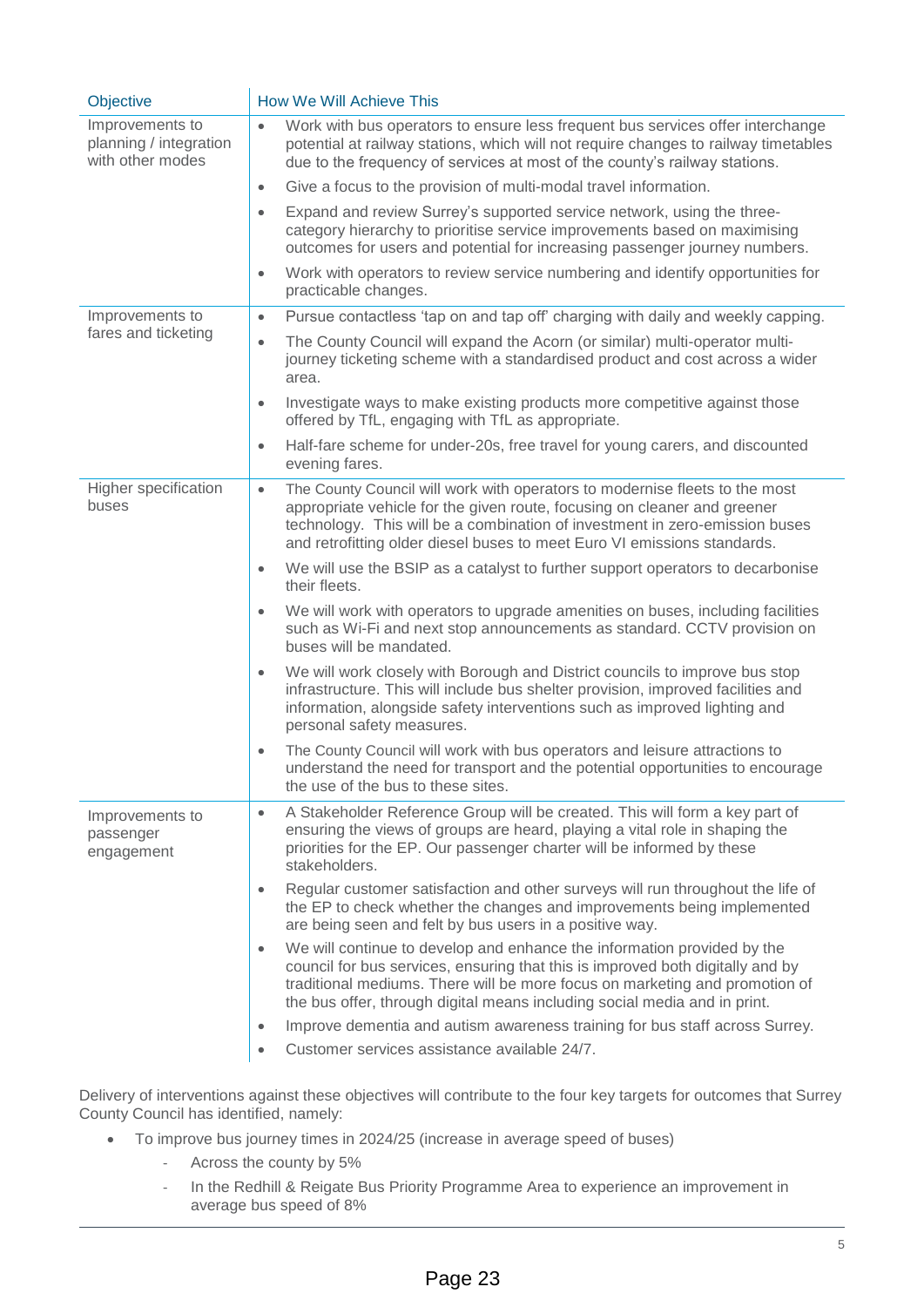- ‐ In the Guildford Bus Priority Programme Area to experience an improvement in average bus speed of 5%
- In the Blackwater Valley Bus Priority Programme Area to experience an improvement in average bus speed of 7%
- ‐ In the Elmbridge Bus Priority Programme Area to experience an improvement in average bus speed of 5%
- In the Northwest Surrey Bus Priority Programme Area (including Access to Heathrow) to experience an improvement in average bus speed of 5%
- To improve bus journey time reliability with the following targets by 2024/25:
	- ‐ Reliability of countywide bus services of 88.5%
	- ‐ Reliability of bus services in the Redhill & Reigate Bus Priority Programme Area of 90.7%
	- ‐ Reliability of bus services in the Guildford Bus Priority Programme Area of 90.2%
	- ‐ Reliability of bus services in the Blackwater Valley Bus Priority Programme Area of 92.7%
	- ‐ Reliability of bus services in the Elmbridge Bus Priority Programme Area of 81.2%
	- ‐ Reliability of bus services in the Northwest Surrey Bus Priority Programme Area (including Access to Heathrow) of 74.5%
- To increase passenger numbers to achieve the following targets by 2024/25:
	- ‐ Countywide increase in passenger numbers to 28.78 million
	- Within the Redhill & Reigate Bus Priority Programme Area an increase in passenger numbers to 3.85 million
	- ‐ Within the Guildford Bus Priority Programme Area an increase in passenger numbers to 8.53 million
	- Within the Blackwater Valley Bus Priority Programme Area an increase in passenger numbers to 2.30 million
	- ‐ Within the Elmbridge Bus Priority Programme Area an increase in passenger numbers to 1.96 million
	- ‐ Within the Northwest Surrey Bus Priority Programme Area (including Access to Heathrow) an increase in passenger numbers to 2.39 million
- To improve passenger satisfaction by 6% in 2024/25

# 2. PART 2 – ENHANCED PARTNERSHIP **SCHEME**

# 2.1. Definitions

| 1985 Act                    | Transport Act 1985                                                                                                                                                                                  |  |  |  |  |  |
|-----------------------------|-----------------------------------------------------------------------------------------------------------------------------------------------------------------------------------------------------|--|--|--|--|--|
| 2000 Act                    | Transport Act 2000                                                                                                                                                                                  |  |  |  |  |  |
| 2017 Act                    | Bus Services Act 2017                                                                                                                                                                               |  |  |  |  |  |
| Large, or Other<br>Operator | The two Operators providing the two highest percentages of Qualifying Bus Service<br>route mileage within Surrey at the start of each Council financial year will be classed<br>as Large Operators. |  |  |  |  |  |
|                             | In addition, Transport for London will be classed as a Large Operator in its role as<br>commissioner of certain bus services in Surrey as part of the London Bus Network.                           |  |  |  |  |  |
|                             | All other operators will be Other Operators.                                                                                                                                                        |  |  |  |  |  |
|                             | Where Qualifying Bus Services are provided by multiple operating companies or<br>subsidiaries of the same owning group, they are to be, or considered to be provided<br>by one Operator.            |  |  |  |  |  |
|                             | For the avoidance of doubt, a list of Large and Other Operators will be published at<br>the start of each Council financial year.                                                                   |  |  |  |  |  |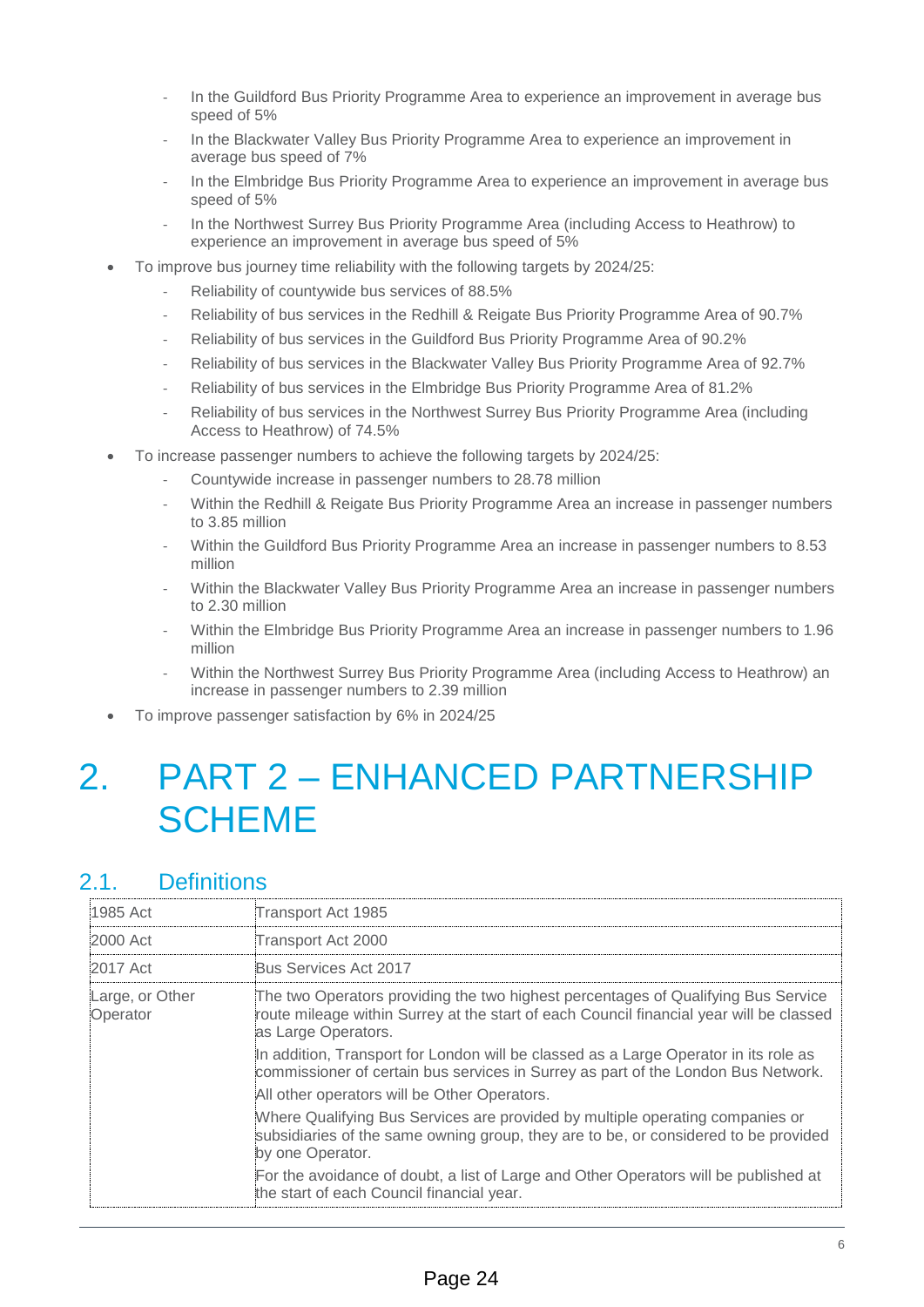| Bus Operators (or<br>Operators)                        | All Operators running Qualifying Bus Services taken collectively.                                                                                                                                                                                            |
|--------------------------------------------------------|--------------------------------------------------------------------------------------------------------------------------------------------------------------------------------------------------------------------------------------------------------------|
| <b>EP Delivery Group</b>                               | Providing specific support as requested by the EP Board, the EP Delivery Group will<br>be comprised of county council officers and representatives from bus operators.                                                                                       |
|                                                        | EP Delivery Group membership will include relevant officers from the County Council<br>and bus operator representatives with specific knowledge and / or experience to<br>support the decision making and oversight role of the EP Board.                    |
|                                                        | Terms of Reference for this EP Delivery Group can be found in Appendix D.                                                                                                                                                                                    |
| <b>Enhanced Partnership</b>                            | The Enhanced Partnership covering the geographic extent of theadministrative<br>boundary of the County of Surrey shown for identification purposes only on the plan<br>at Figure 1-1.                                                                        |
| <b>Enhanced Partnership</b><br><b>Scheme Variation</b> | This comprises either:<br>A variation of the Enhanced PartnershipScheme as a result of the voting mechanism<br>set out in Section 2.7 with respect to Facilities, Measures or Requirements<br>or                                                             |
|                                                        | A variation of the EP Plan or EP Scheme agreed as a result of the mechanism set<br>out in Section 2.7.3.                                                                                                                                                     |
|                                                        | Each of which will then constitute a formal variation of the EP Scheme for the<br>purposes of s.138E(1) of the 2000 Act.                                                                                                                                     |
| <b>EP Board</b>                                        | The decision-making governance board that agrees the Facilities, Measures and<br>Requirements to be implemented by the EP.                                                                                                                                   |
|                                                        | The EP Board is also responsible for the formal review of the EP Plan, in line with the<br>timescales stated in the EP Plan, and EP Scheme each time the EP Board meets.                                                                                     |
|                                                        | The EP Board will be chaired by the Surrey County Council Cabinet Member for<br>Transport & Infrastructure, with representation from Surrey bus operators and<br>Transport for London (TfL).                                                                 |
|                                                        | Terms of Reference for the Board can be found in Appendix D.                                                                                                                                                                                                 |
| <b>Exempt Bus</b><br>Service                           | Services excluded from classification as Qualifying Bus Services as stated in section<br>2.3.4 of this document.                                                                                                                                             |
| Facilities                                             | Those facilities referred to in Appendix A which shall be deemed such for the<br>purposes of s.138D(1) of the 2000 Act.                                                                                                                                      |
| Measures                                               | Those measures referred to in Appendix B which shall be deemed as such for the<br>purposes of s.138D(2) of the 2000 Act.                                                                                                                                     |
| Operator Objection<br>Mechanism                        | As defined at The Enhanced Partnership Plans and Schemes (Objections)<br>Regulations 2018                                                                                                                                                                    |
| Qualifying Bus Service                                 | A registered local bus service with one or more stopping place within the<br>geographical area of the Enhanced Partnership, with the exception of services stated<br>in Section 2.3.4 of this document.                                                      |
|                                                        | For the avoidance of doubt, a list of Qualifying Bus Services will bepublished at the<br>start of each the council financial year.                                                                                                                           |
|                                                        | In addition, any tendered service on which the tendering authority takes the revenue<br>risk will not be subject to the Operator Objection mechanism, consistent with The<br>Enhanced Partnership Plans and Schemes (Objections) Regulations 2018.           |
| Requirements                                           | Those requirements placed on all Qualifying Bus Services other than where<br>exemptions are agreed by the EP Board, identified in Appendix C which shall be<br>deemed as such for the purposes of s.138C 2000 Act.                                           |
| Group (SRG)                                            | Stakeholder Reference External group to support the EP Board by providing scrutiny and challenge to the<br>delivery of the EP.                                                                                                                               |
|                                                        | The Stakeholder Reference Group is not a decision-making body. However, it can<br>request for Facilities, Measures and Requirements for inclusion in the EP Scheme,<br>subject to the agreement of the EP Board. It can also request items for discussion at |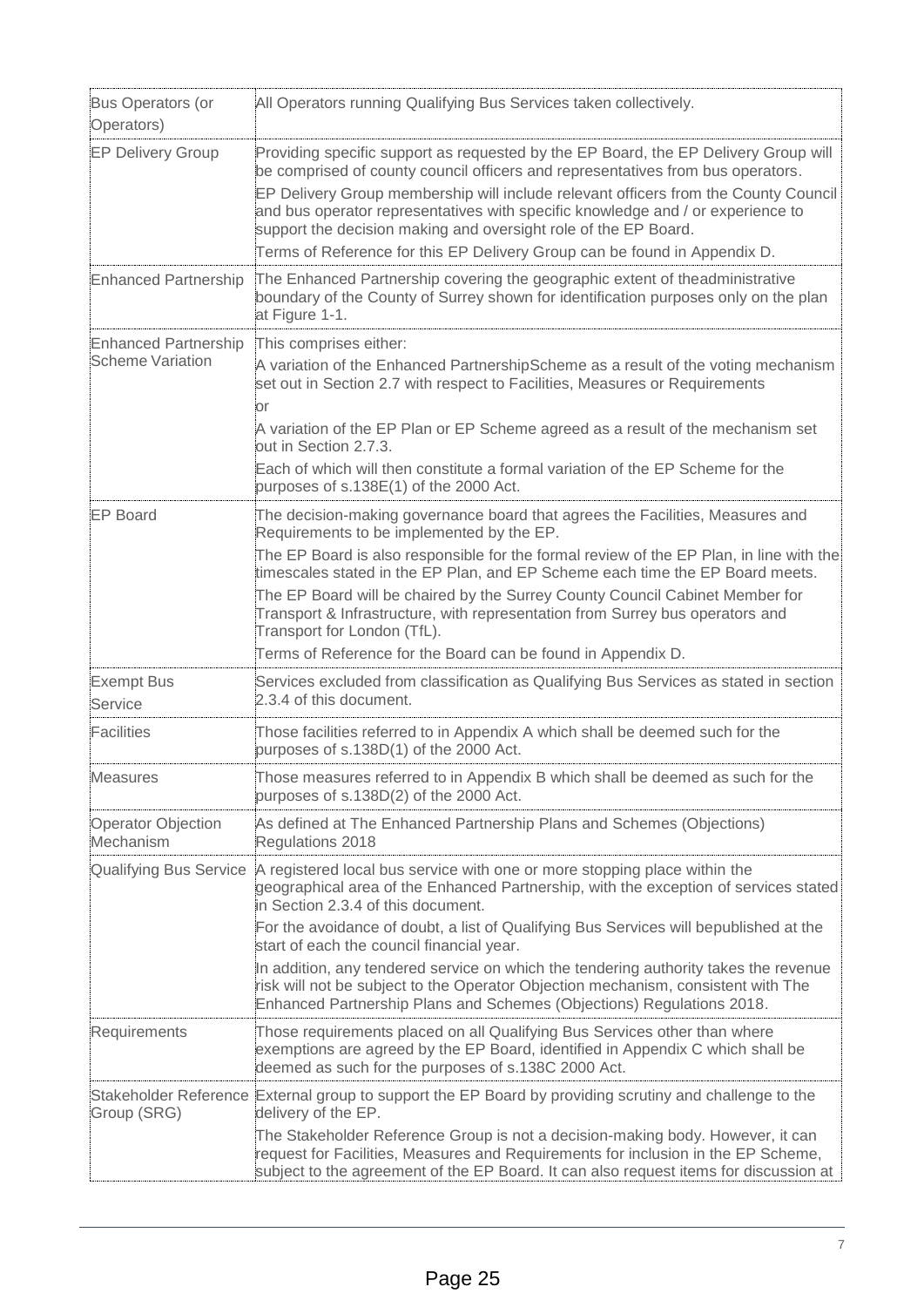| EP Board meetings or updated subsequent to EP Board meetings, to be provided by<br>Surrey County Council officers. |
|--------------------------------------------------------------------------------------------------------------------|
| Terms of Reference for this group can be found in Appendix D.                                                      |

# 2.2. EP Scheme Content

This document fulfils the statutory requirements for an EP Scheme. In accordance with statutory requirements in sections 138A to S of the Transport Act 2000, the EP Scheme document sets out:

- Scope of the EP Scheme and commencement date
- Obligations on the Local Authorities
- Obligations on Bus Operators
- Governance Arrangements
- Arrangements for Reviewing, Varying or Revoking the EP Scheme

The EP Scheme has been developed by Surrey County Council in the administrative area of Surrey and those bus operators that provide local bus services in the EP Scheme area. It sets out obligations and requirements on both Surrey County Council and operators of local services in the administrative area of Surrey to achieve the intended improvements, with the aim of delivering the objectives of the associated EP Plan.

This is to deliver the aims and objectives as set out in the Bus Service Improvement Plan for Surrey.

# 2.3. Scope of the EP Scheme and Commencement Date

## 2.3.1. The EP Scheme Scope

The EP Scheme will support the improvement of all Qualifying Bus Services operating in the administrative area of Surrey County Council, as shown at Figure 1-1 of the EP Plan.

## 2.3.2. Commencement Date

The EP Scheme enters into force at the same time as the EP Plan on 2 May 2022.

## 2.3.3. Duration and Review

The EP Plan will last in perpetuity, until such time that legislation requires a change, or the EP is revoked by the EP Board, following the process set out in this document and as set out at Section 138O of the Transport Act 2000.

The EP Plan will be reviewed initially after the first year of commencement and then every three years.

The EP Scheme will be reviewed annually, with the Facilities, Measures and Requirements contained within it will be reviewed at least every six months.

## 2.3.4. Exempted Services

The following services are exempt from entering the EP Plan and Scheme:

- Any schools or works registered local bus service not eligible for Bus Service Operators Grant;
- Any cross-boundary registered local bus service with less than 10% of its route mileage within the Enhanced Partnership area except where the EP Board agree that there are particular reasons why its inclusion in the EP would be to the benefit of the EP's objectives defined in the EP Plan;
- Any services operated under section 22 of the 1985 Act; and
- Any registered local bus service that is an excursion or tour.

In addition, the EP Board may agree to exempt specific Qualifying Bus Services from any individual Requirements or exempt specific assets or infrastructure from Facilities or Measures that it agrees should be implemented.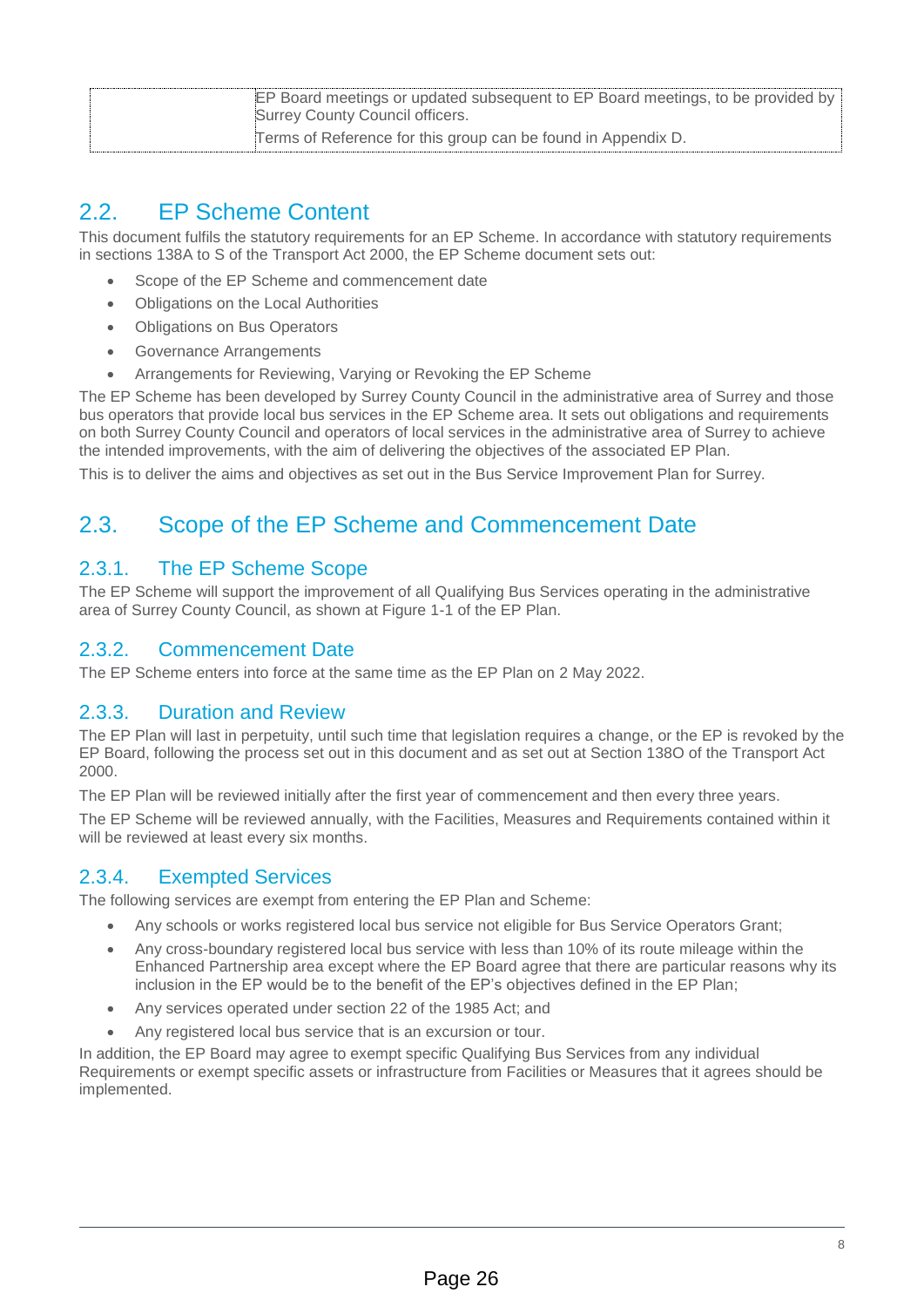# 2.4. Obligations on the Authority

## 2.4.1. Facilities

Existing Facilities maintained by Surrey County Council are shown at **Appendix A**. These consist of bus priority schemes; bus stations and interchanges; and bus stops.

Any change to the inventory of existing bus priority schemes or bus stations or interchanges outlined at Appendix A is subject to the approval of the EP Board under the voting mechanism defined at 2.6.3. In addition, any proposal to remove bus priority schemes or bus stations and interchanges or amend the scope of these is subject to there being no objections received from Operators of Qualifying Bus Services utilising those Facilities at the time the proposal is made (see Section 2.7.2 – variation).

Facilities that the Board have agreed should be made and which have received any consents necessary from Surrey County Council for implementation, but which have not yet been implemented, are shown at **Appendix A.**

The full list of Facilities proposed under the Surrey Bus Service Improvement Plan not included in either of the above appendices is shown at **Appendix A.**

## 2.4.2. Measures

Existing Measures provided by Surrey County Council are shown at **Appendix B.**

Measures that the EP Board have agreed should be made and which have received any consents necessary from Surrey County Council for implementation, but which have not yet been implemented, are shown at **Appendix B.**

The full list of Measures proposed under the Surrey Bus Service Improvement Plan not included in either of the above appendices is shown at **Appendix B.**

# 2.5. Obligations on Local Bus Operators

The existing Requirements on Operators in providing Qualifying Bus Services are shown at **Appendix C.**

Requirements on Operators that will apply at the making of this Scheme are shown at **Appendix C**. Further Requirements that may be agreed by the EP Board from time to time are also shown at **Appendix C.**

The full list of Requirements proposed under the Surrey Bus Service Improvement Plan but not included in either of the above appendices is shown at **Appendix C.**

Any Requirement has effect only in relation to so much of a Qualifying Bus Service as is provided in the area to which that Requirement relates.

If a Requirement applies to a Qualifying Bus Service, the operator of that service must comply with that Requirement.

# 2.6. Governance

## 2.6.1. Governance Arrangements

For decision-making purposes, and accountability for the success of the Enhanced Partnership, the partnership will be governed by the Enhanced Partnership Board (EP Board).

The EP Board will be supported by the Stakeholder Reference Group (SRG), who will provide independent challenge and scrutiny to the partnership.

- EP Board established by the Enhanced Partnership with the mandate to take decisions using an Enhanced Partnership Scheme Variation mechanism (section 2.7.2) on issues put to them by the reference group, and other issues identified as being relevant to partnership delivery; and
- Stakeholder Reference Group a forum for stakeholders relevant to the bus network that will monitor delivery and progress against targets that is able to propose Facilities, Measures and Requirements to the EP Board for their consideration.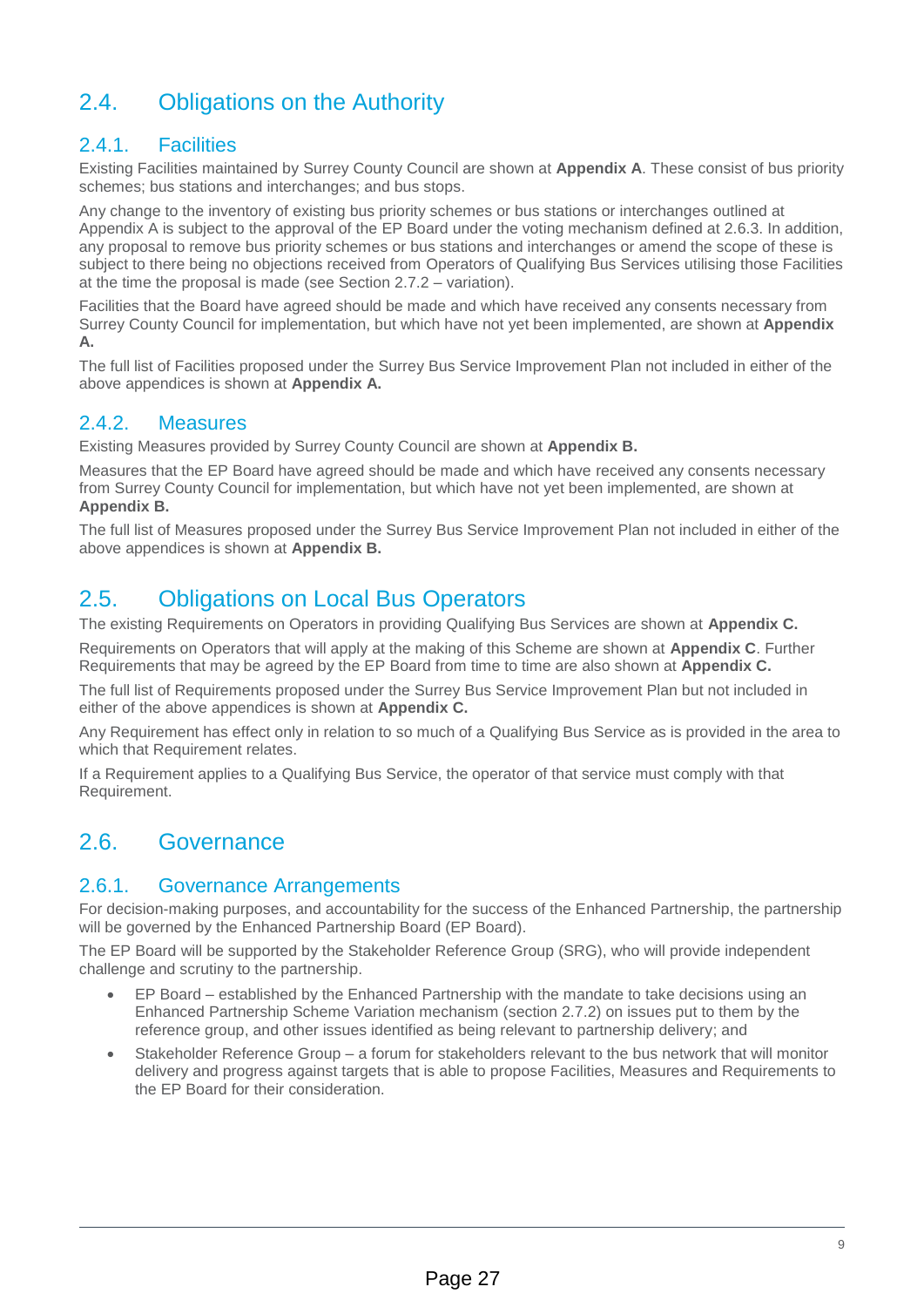# 2.6.2. Stakeholder Reference Group

### 2.6.2.1. Purpose

The Stakeholder Reference Group is created to provide opportunity to discuss issues of any kind affecting bus provision or operation in Surrey, consulting with the Group members to build consensus across stakeholders and to make recommendations to the EP Board for decision.

The Stakeholder Reference Group will play a role in the accountability for delivery against any Facility, Measure and / or Requirement agreed by the EP Board.

The Terms of Reference for the Stakeholder Reference Group are in Appendix D.

#### 2.6.2.2. Membership

Stakeholder Reference Group representatives have been invited from, but not limited to:

- Any Qualifying Bus Service Operators;
- Community Transport Providers;
- All borough and district councils in Surrey;
- All Surrey Voluntary, Community and Faith Sector groups; and
- All existing Bus User Groups or any newly created user groups during the life of the EP.

#### 2.6.2.3. Meeting Arrangements

Stakeholder Reference Group meetings will take place not less than twice per year, normally six weeks before each EP Board meeting. Meetings will be administered by officers from Surrey County Council, including, for example, arranging meetings, taking and circulating minutes.

The Chair of the Stakeholder Reference Group will be agreed by the group at the first meeting

Meeting length will vary according to agenda content but ordinarily expected to be one to two hours.

Any business for a Stakeholder Reference Group meeting must be submitted in writing (by post or email) in advance for inclusion on the agenda. Any request for inclusion of items on the agenda must include an explanation of how they fulfil the objectives set out in the EP Plan.

Agendas and meeting papers (including a copy of minutes and outcomes of decisions taken at the previous EP Board meeting) will be circulated by Surrey County Council no less than one week in advance of each meeting, and draft minutes circulated no more than two weeks after each meeting. Draft minutes will be approved at the next Stakeholder Reference Group meeting.

## 2.6.3. The Enhanced Partnership Board

#### 2.6.3.1. Purpose

The EP Board is the decision-making body for the EP. It is accountable for the successful delivery of any agreed Facilities, Measure or Requirements to be implemented to meet the outcomes and targets as set out in the Surrey Bus Service Improvement Plan.

Further detail of the role of the EP Board in the Terms of Reference in Appendix D. The terms of reference will be formally agreed at the first meeting of the EP Board and then reviewed at the same time at the regular EP Scheme review periods as set out in this document.

The EP Board may constitute tasks to the EP Delivery Group as it may consider helpful from time to time to research particular matters of relevance and to develop business cases to the satisfaction of the EP Board members and a level of detail suitable for consideration by the EP Board. To facilitate this, the EP Delivery Group's membership will be constituted jointly with other local transport authorities, as circumstances require.

#### 2.6.3.2. Decision Making

The scope of the EP Board's decision-making will be on those matters set out in the Bus Service Improvement Plan and the Enhanced Partnership Plan.

All decisions of the EP Board should be agreed by consensus among the members of the Board attending a regular or specially-convened meeting. Decisions of the EP Board will be made by way of a vote through a show of hands of those attending the meeting and entitled to vote.

Each member of the EB (including the Chair) will have one vote.

EP Board meetings will require a quorum of, in addition to the Chair, the two Large Operator representatives, a minimum of two Other Operators, one TfL representative and one Surrey County Council officer representative.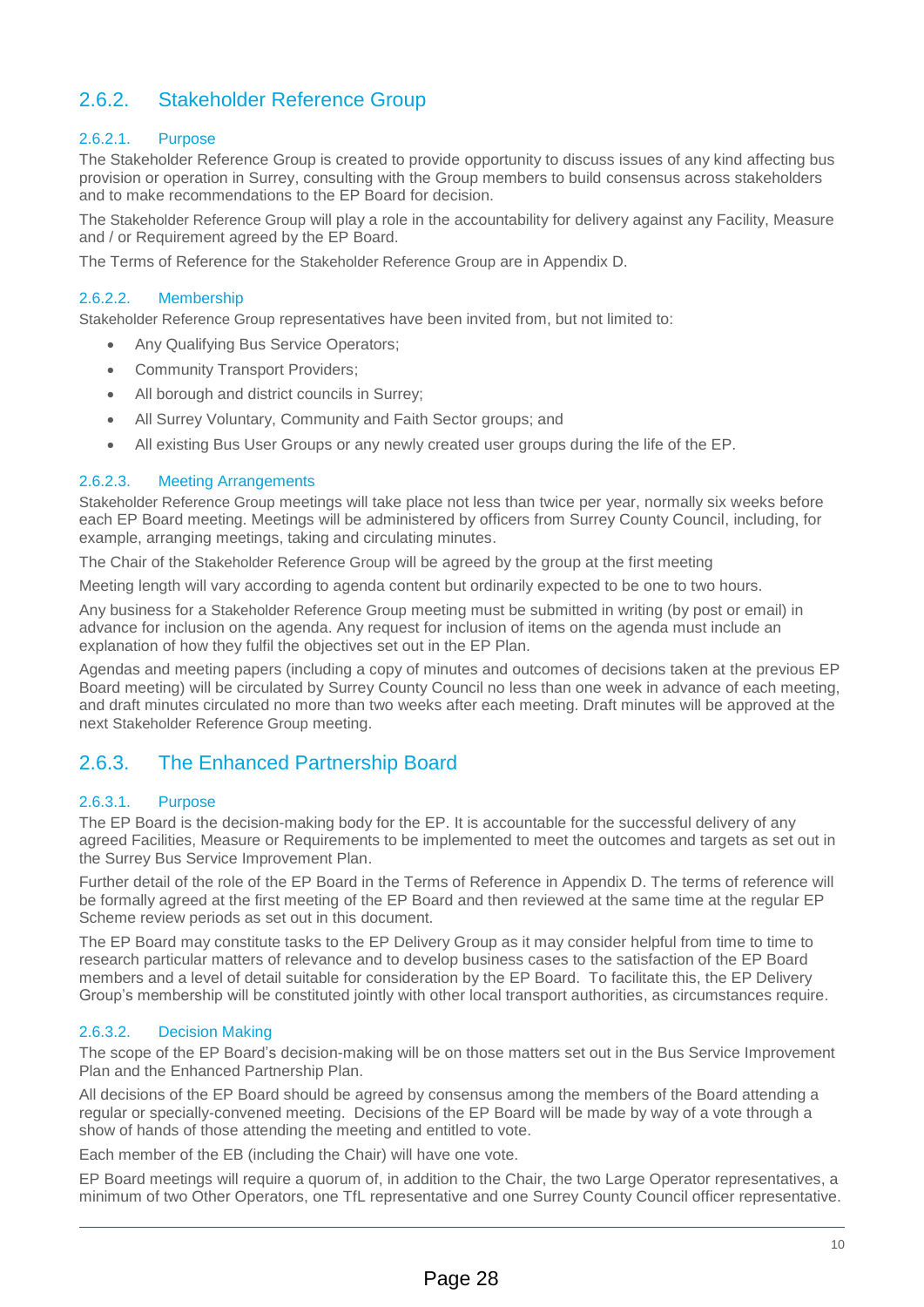An Operator representative may, if necessary, arrange for an alternate or deputy from the same category to participate with voting rights.

Decisions will be passed by way of a unanimous vote in favour by members of the Board attending the meeting and entitled to vote. Abstentions will be noted as such but will not count against the vote and so if all other votes are in favour (no votes against) the decision will be passed.

If an EP Board member does not attend the meeting, or send a delegate, their vote will be viewed as an abstention so as not to unnecessarily delay the decision-making process and wider function of the EP Board.

Should an EP Board member not be able to attend a meeting or send a delegate, the Chair will accept comments, votes for, or against and abstentions in writing no later than two working days prior to the meeting.

If the members of the EP Board do not reach consensus, further discussions can take place during the Board meeting to determine a way forward, with a new vote then taken. If consensus still cannot be reached, the matter will be held over for further discussions away from the Board meeting, with the decision then brought back to a subsequent Board meeting (regular or specially convened).

It should be noted and understood that any agreement made by the EP Board for the delivery of any element of the EP Scheme, Appendices A to C, then becomes an obligation under this EP Plan.

However, with agreement, the EP Board may choose for a specific operator/s or geographical area to be exempted from the decision. This may be for a limited time or in perpetuity, depending on the circumstances and decision being made.

Certain decisions made by the EP Board may constitute Enhanced Partnership Scheme Variations pursuant to Section 2.7.2 hereof if the requirements therein are met.

The EP Board will agree proposals for the design and implementation of interventions in the form of Facilities, Measures and Requirements, drawing on the Surrey Bus Service Improvement Plan and receiving advice and proposals from the Stakeholder reference Group. It will be responsible for prioritising these interventions against available funding as required.

The below gives some examples of the scope of decision-making areas for the EP Board:

- Variation of the EP Plan, at the regular review periods set out in this document and in line the formal variation process under section 138K of the Transport Act 2000;
- The elements of the EP Scheme Facilities, Measures and Requirements to be implemented and when;
- Variation of the EP Scheme, at the regular review periods set out in this document and in line the formal variation process under section 138E of the Transport Act 2000 and where the change meets the criteria set out in sections 138K (4) and 138K (5) of the Transport Act 2000;
- Exemptions from decisions and obligations;
- Prioritisation and reprioritisation of elements within the EP Scheme; and
- New inclusions to the EP Scheme, as suggested by the county council, operators or the Stakeholder Reference Group, as per the review and variation arrangements set out in this document.

#### 2.6.3.3. Membership

The EP Board is chaired by Surrey County Council's Cabinet Member for Transport & Infrastructure and has relevant transport officers from the county council as the Local Transport Authority, Qualifying Bus Service Operators and Transport for London.

Bus operator board membership is undertaken via a process of self-selection. However, the two larger operators, covering the majority of route mileage, will be automatically included. A minimum of two and a maximum of three other operators will be asked to be a representative, along with Transport for London.

Where there are more than three other operators expressing an interest in being a member of the EP Board, the names will be provided to the Confederation of Passenger Transport, as the representative trade body, to agree the representation on the board.

To ensure the EP Board is properly representative of all the operators covered by the EP, operator representation will be reviewed annual. Each year, operators will be asked to express an interest in joining or remaining on the EP Board. Should operators not already present on the EP Board express an interest they will be prioritised for membership for the coming year and, should it be necessary, current representatives asked to stand down from the EP Board.

Operator representatives will be acting on behalf of all Operators in that category, not on behalf of their own company alone. Representatives will be responsible for ensuring attendance at all EP Board meetings in that year, and ensure they have: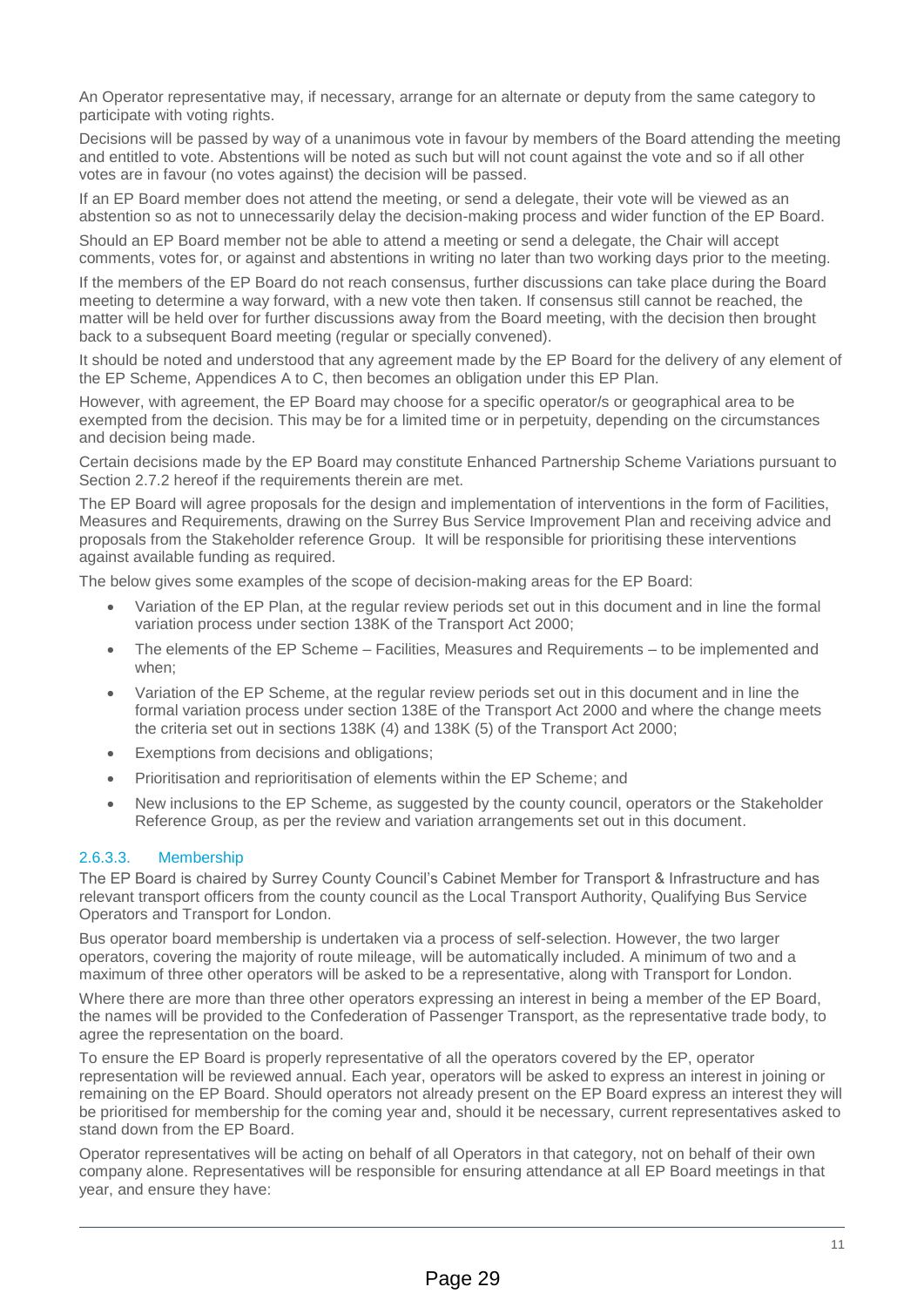- Fully reviewed and understood all meeting papers in advance of attendance; and
- The required mandate from the Operators they represent, and that any Requirements are capable of being fulfilled by the Operators that they represent.

#### 2.6.3.3.1. Other Representatives or Observers

With the agreement of the EP Board Chair, any other operators who are members of the EP Board and members of the Stakeholder Reference Group may request to observe an EP Board meeting.

They will be able to make comments and ask questions, at the discretion of the EP Board Chair, but will not have any entitlement to vote on decisions being made.

Observers, at the discretion of the EP Board, may be asked to sign a Confidentiality Agreement should any discussion, presentation or papers presented to the EP Board include information that is commercial in confidence.

#### 2.6.3.4. Meeting Arrangements

EP Board meetings will take place a minimum of twice a year, at regular times and following a meeting of the Stakeholder Reference Group. There is provision for specially-convened meetings as agreed by the Board, required to take decisions which in the opinion of the Chair cannot be deferred to a scheduled meeting, provided that a quorum can be achieved.

Where specially-convened meetings need to occur, notice will be given to EP Board members which will normally be a minimum of two weeks in advance.

Meeting length will vary according to agenda content but ordinarily be one to two hours.

Meetings will be administered by officers from Surrey County Council, including, for example, arranging meetings, taking and circulating minutes.

# 2.7. Arrangements for the Reviewing, Varying or Revoking of the EP Scheme

## 2.7.1. Review of Enhanced Partnership Scheme

Once the EP Scheme is made, the Facilities, Measures and Requirements contained in Appendices A, B and C will be reviewed by the Stakeholder Reference Group at least every six months following publication of data on progress towards targets, as required by the BSIP. Surrey County Council will initiate each review. The EP Board will be required to consider this review and decide whether changes to Appendices A, B and C are appropriate in response, taking account of available funding.

The Terms of Reference, as stated in Appendix D, will be reviewed annually.

Stakeholder Reference Group members suggesting changes to elements of the EP Scheme should be put in writing to Surrey County Council, along with an explanation for the suggested change. The county council will then determine if the suggested changes should be scheduled as a discussion item at the next Stakeholder Reference Group meeting, taken to the next EP Board meeting or if a specially-convened meeting of either the Stakeholder Reference Group or EP Board is required to consider the suggested change/s.

## 2.7.2. Changes to the Enhanced Partnership Scheme Facilities, Measures and **Requirements**

Any changes to the Facilities, Measures or Requirements set out in Appendices A, B and C will be considered bespoke changes to the EP Scheme. Any Operator of Qualifying Local Services, Surrey County Council or member of the Stakeholder Reference Group may bring a proposal or proposals to the Stakeholder Reference Group where it or they will be considered. As described in Section 2.6.1 above, any proposal must be submitted in time for its inclusion in the Stakeholder Reference Group meeting agenda and must explain how it meets the objectives of the EP Plan.

If a simple majority of the Stakeholder Reference Group agree in favour, the EP Board will then consider the proposal or proposals having undertaken its own investigations and analysis and vote on the change proposed at its next meeting. The county council, as the administering body, will then amend the relevant Appendix or Appendices to this EP Scheme if the EP Board votes in favour (with no votes against) of the proposal or proposals.

Surrey County Council and the Operators acknowledge that the implementation of specific Facilities, Measures and Requirements may require separate agreements to be negotiated and agreed between relevant parties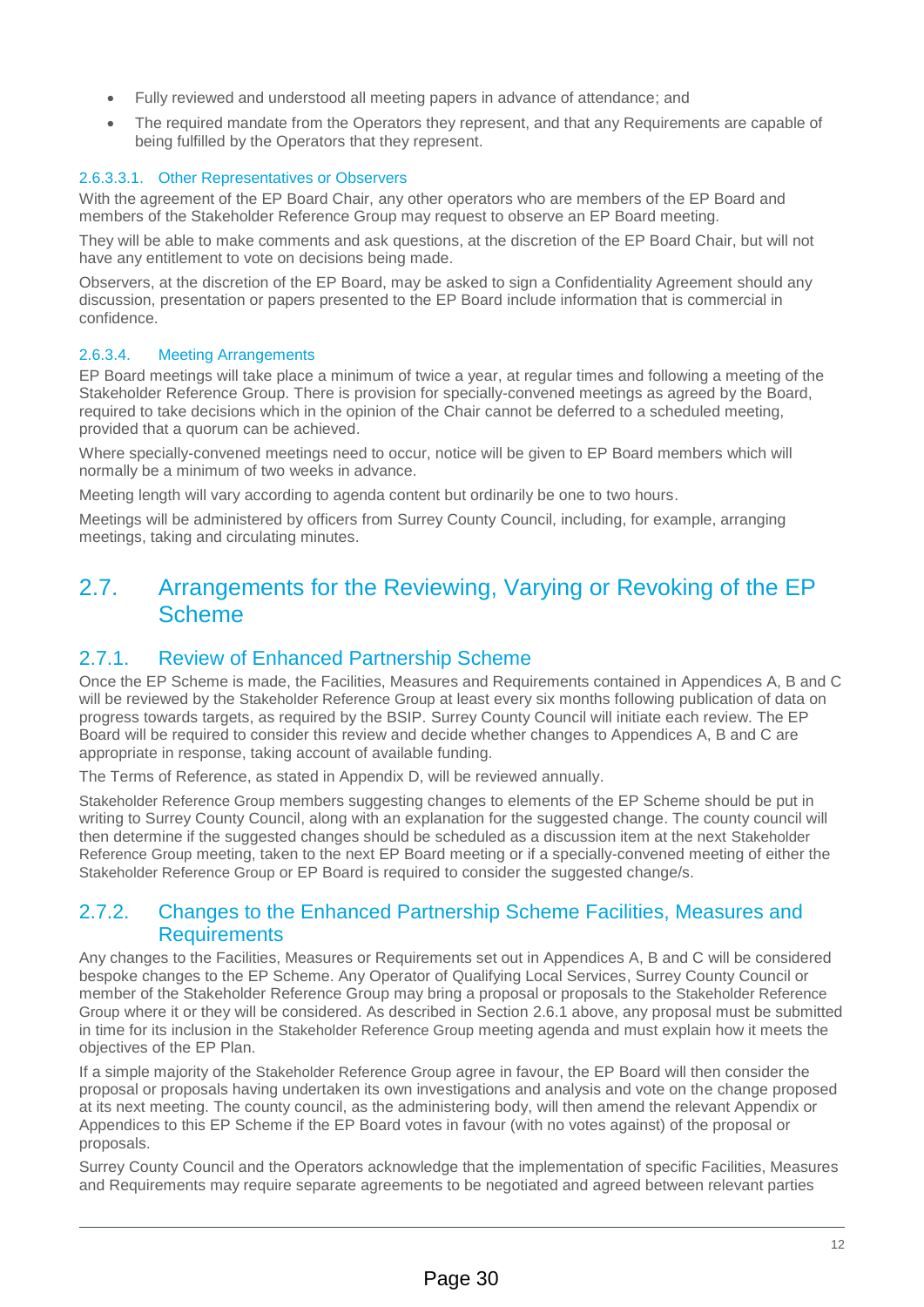and that any such Facilities, Measures and Requirements will be subject to the relevant parties entering into such agreements.

The EP Board will also consider when any such changes shall come into force, and / or the linking of the changes (for instance, any Operator Requirements to take effect only once any enabling Local Authority Facilities or Measures have been implemented, taking account of the lead time for service registrations should these be required).

As per section 2.4.1 above, any proposal to withdraw or reduce the scope of any bus priority scheme or named passenger interchange or bus station Facility requires the written approval of all Operators of Qualifying Services using that scheme at the time the proposal is made.

If the County Council consider the matter urgent then it may convene a special meeting of the Stakeholder Reference Group followed by a special meeting of the EP Board, giving at least 14 days' prior written notice for the meeting to all Stakeholder Reference Group and EP Board members and for the meeting of the EP Board to consider the proposed variation.

In the event that a number of Operators which would trigger the default Operator objection mechanism (as set out in the Enhanced Partnerships and Schemes (Objections) Regulations 2018 as may be varied from time to time) raise concerns in writing to a minimum of one subsequent EP Board meeting about a previous decision of the EP Board, the decision-making process for Enhanced Partnership Scheme Variations will revert to the default Operator objection mechanism contained in those regulations to review that decision and as appropriate for future decision-making purposes.

# 2.7.3. Other Changes to the Enhanced Partnership Scheme

Any other proposals (i.e. content other than Facilities, Measures and Requirements as set out in Appendices A to C) for changes to the EP Scheme will be considered under Section 138L of the Transport Act 2000. The proposer of a variation should demonstrate how this might contribute to achieving the objectives set out in the BSIP, EP Plan and Surrey County Council's current local transport policies. Any such proposals should be in writing and submitted to Surrey County Council's Transport Team [\(passenger.transport@surreycc.gov.uk\)](mailto:passenger.transport@surreycc.gov.uk).

Any Operator of Qualifying Local Services or Surrey County Council may bring a proposal or proposals to the SRG where it or they will be considered. If a simple majority of the Stakeholder Reference Group agree in favour, the EP Board will then consider the proposal or proposals and any accompanying evidence and vote on the change at its next meeting. If the proposal or proposals are approved by the EP Board, Surrey County Council will then follow the process set out in Section 138L of the Transport Act 2000 and The Enhanced Partnership Plans and Schemes (Objections) Regulations 2018 on behalf of the EP Board.

# 2.7.4. Revocation of the EP Scheme

Should Surrey County Council or any other member of the Stakeholder Reference Group believe that it is necessary to revoke the Plan or Scheme, then it must express this in writing to the Stakeholder Reference Group. The Stakeholder Reference Group will then consider and vote upon the proposal and submit it to the EP Board which will do the same.

Surrey County Council will take into consideration the votes of the Stakeholder Reference Group and EP Board in making its own decision whether to revoke the EP Plan or Scheme. It will then follow the process set out at Section 138O of the Transport Act 2000.

# 2.7.5. Postponement

Should it be necessary to postpone the implementation of any Facility, Measure or Requirement, Surrey County Council will follow the procedure at Section 138I of the Transport Act 2000. It must first use reasonable endeavours to seek the views of the SRG and the EP Board.

# 2.7.6. Data sharing and commercial confidence

At all times each member of the EP Board, as well as any other representatives or observers agreed to attend EP Board meetings, will respect data confidentiality and the EP Board will maintain processes to maintain and respect commercial confidentiality as required. Should any member believe there has been a breach of confidentiality, they should raise this with the Strategic Transport Manager of Surrey County Council.

The Stakeholder Reference Group will not be presented with data that already publicly available or is otherwise deemed not to be commercially sensitive.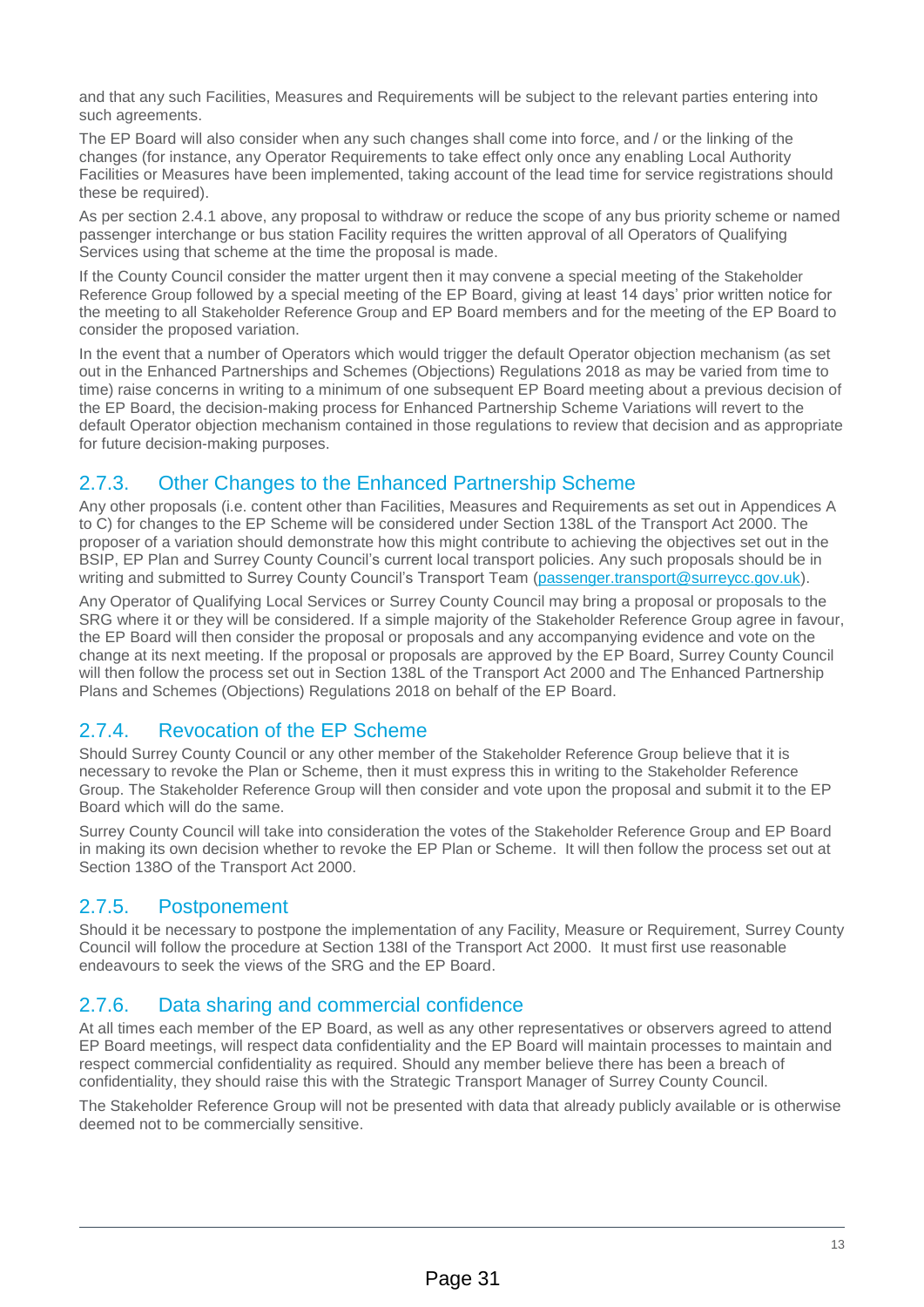# 3. Part 3 – APPENDICES

# Appendix A: FACILITIES

# 3.1. Facilities – Existing

## 3.1.1. Bus Priority Schemes

There are currently 13 bus lanes in Surrey with camera enforcement operational on Woking High Street. Onslow Street and Woking Road bus lane enforcement cameras were introduced December 2021.

Surrey County Council has recently allocated £9 million of capital funding for further bus priority measures. This investment will be targeted at pinch-points on the highway that impede the free flow of buses, focussing on the routes to benefit from zero emission buses, for example the Redhill-Horley-Gatwick corridor. Bus priority feasibility studies have been completed across the Redhill/Reigate area including the A23 Redhill – Horley corridor, and the A25 Epsom Road, Guildford. Interventions identified in these studies are now being prioritised for detailed design and delivery.

## 3.1.2. Bus Stations

There are three bus stations within Surrey, the Friary Bus Station in Guildford, Staines Bus Station and Redhill Bus Station. Surrey County Council provides a local bus planning overview at each bus station to ensure effective operation of bus services and bus stand allocation. In addition, bus publicity is provided, and bus stop infrastructure is maintained at all three bus stations. The county council also manages the RTPI system and information displays at Redhill and Guildford bus stations.

The respective borough councils take responsibility for maintaining the fabric of the bus stations including cleaning.

## 3.1.3. Bus Stops

Including the bus stations, there are around 5,650 bus stops in the NaPTAN database (May 2021). Except for stops maintained by TfL, stop posts, flags and stands are maintained by the county council. Where present, shelters may be provided and / or maintained by the county council, borough or district council or local council (that is a Parish of Town Council), or through a commercial advertising bus shelter agreement with the boroughs/districts

## 3.1.4. Real Time Information

There are currently 400 roadside RTPI displays across the county with £1.4m allocated for the expansion of real time across the Surrey network.

## 3.1.5. Zero Emission Infrastructure

Nine zero emission full electric buses currently operate on the Guildford Park and Ride network, introduced in partnership with bus operator Stagecoach and supported by a DfT grant. Fuelling infrastructure is located Stagecoach's depot in Peasmarsh, Guildford.

Surrey County Council has also allocated £32.3m of capital funding to accelerate the introduction of more zero emission buses into Surrey between 2022 and 2024. The first approved scheme will see 34 hydrogen fuel cell buses introduced on the Metrobus network at a cost of £16.4m and funded by the council, supported by investment in bus priority measures and more real time information. This council investment complements a £10m investment being made by Metrobus, UK Government and the EU Jive 2 Project that combined is purchasing a further 20 HFC buses, plus fuelling infrastructure for use on the Fastway network of services operating in Surrey & Sussex.

In creating this investment, the objective is to accelerate the introduction of more zero emission buses, with complementary funding secured from local bus operators.

Two electric minibuses will start operation March 2022 to provide the Digital Demand Responsive Transport (DDRT) across Mole Valley. Charging infrastructure to support these vehicles is being delivered in partnership with Mole Valley District Council.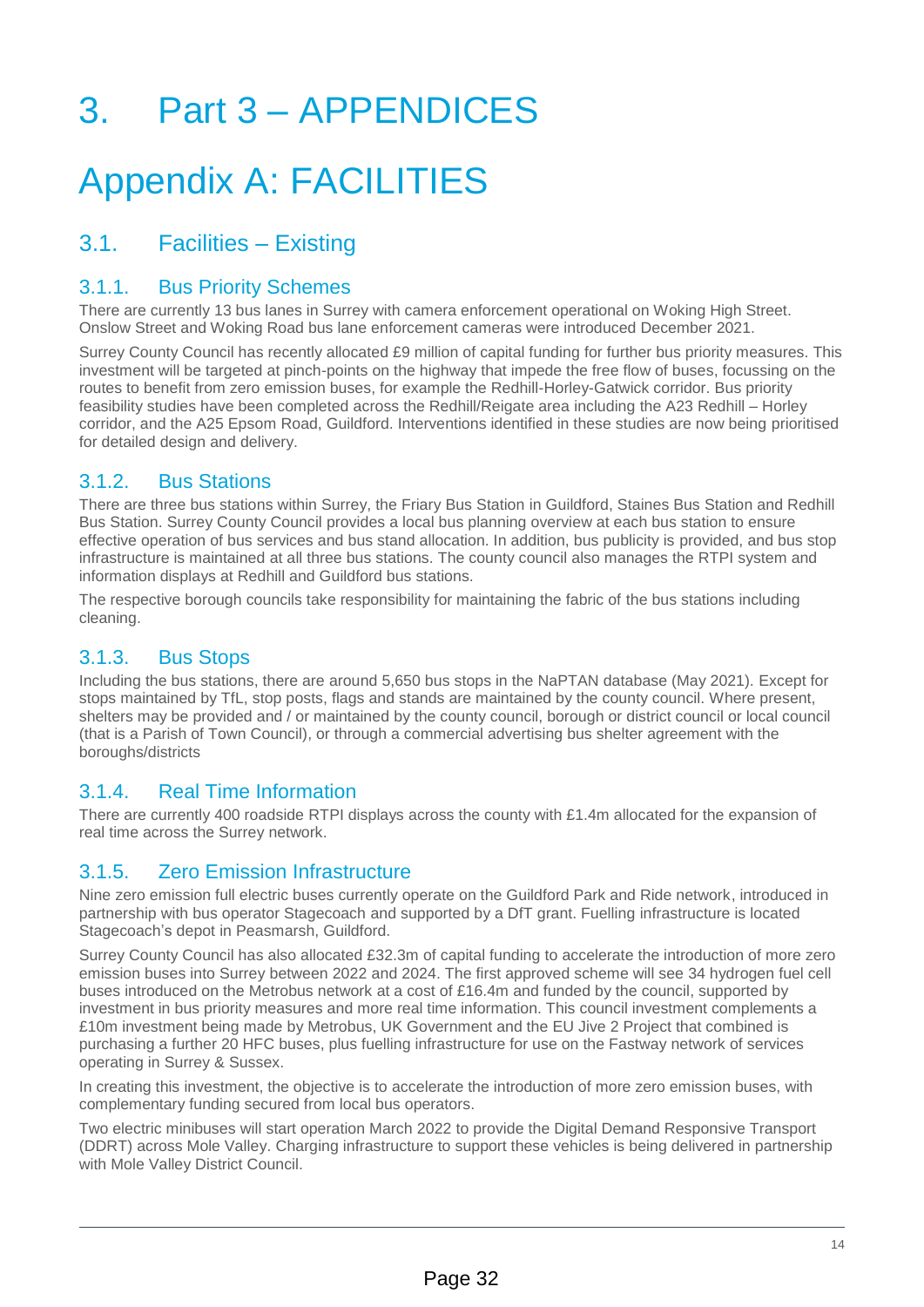# 3.2. Facilities – Approved for Implementation by the EP Board

Any new Facilities or any changes to existing Facilities outlined in Section 3.3 below will be subject to appropriate funding, feasibility, and approval by the EP Board in accordance with the governance arrangements set out in this document.

# 3.3. Facilities for consideration subject to funding, feasibility and EP Board and Surrey County Council (where required) approval

Below is a general description of the Facilities currently identified for consideration. The details of these are intended to be developed by Surrey County Council and relevant Operators and other stakeholders through the Enhanced Partnership process. Each Facility will be subject to appropriate funding, feasibility, and approval by the EP Board in accordance with the governance arrangements set out in this document.

#### **Make improvements to bus services and planning: Increase bus priority measures**

• Improvements to bus priority including:

#### *Table Y: Proposed bus priority schemes*

| Title of scheme                                                                                       | Detail on aspiration                                                                                                                                                                                                                                                                                                                                                   |
|-------------------------------------------------------------------------------------------------------|------------------------------------------------------------------------------------------------------------------------------------------------------------------------------------------------------------------------------------------------------------------------------------------------------------------------------------------------------------------------|
| <b>East Surrey Bus Priority</b><br>Programme with a focus on<br>Redhill & Reigate                     | Junction improvements, bus lanes, intelligent bus priority at traffic signals,<br>bus friendly traffic management; A23 from Gatwick - Horley - Redhill -<br>Merstham; A217 Gatwick - Horley - Reigate; Services<br>Fastway20/100/315/400/420/422/424/430/435/460                                                                                                       |
| Guildford + Woking (incl.<br>environs) Bus Priority<br>Programme                                      | Junction improvements, bus lanes, intelligent bus priority at traffic signals,<br>bus friendly traffic management; A25 Epsom Road; town centre -<br>University/Research Park corridor (SMC1);<br>A320/A322/A323/A246/A247/A3100/A25/A31 corridors; all bus services<br>to/through Guildford and Woking                                                                 |
| <b>Blackwater Valley Bus</b><br><b>Priority Programme</b><br>(Farnham - Ash - Frimley -<br>Camberley) | Junction improvements, bus lanes, intelligent bus priority at traffic signals,<br>bus friendly traffic management; Farnham - Ash - Frimley - Camberley<br>corridors including roundabout improvement at A325 Frimley; improved<br>public transport access to/from Frimley Park Hospital roundabout<br>improvement at Frimley; services 1/2/3/4/5/11/17/18/19/34/35/194 |
| Wider Elmbridge Bus<br><b>Priority Programme</b>                                                      | Junction improvements, bus lanes, intelligent bus priority at traffic signals,<br>bus friendly traffic management; A244/A245/A307/A309/A317 bus corridors                                                                                                                                                                                                              |
| North-West Surrey Bus<br><b>Priority Programme</b><br>including Access to<br>Heathrow                 | Junction improvements, bus lanes, intelligent bus priority at traffic signals,<br>bus friendly traffic management; A308 Sunbury Cross - Crooked Billet                                                                                                                                                                                                                 |

- Expand camera enforcement of moving traffic offences
- Review bus stop layouts to improve operational efficiency and accessibility
- Review phasing of traffic signals
- Lobby for strategic infrastructure improvements. Support a new Heathrow Southern Access Tunnel
- Explore scope for new park and ride sites alongside rationalisation of parking provision
- 5 route reviews per year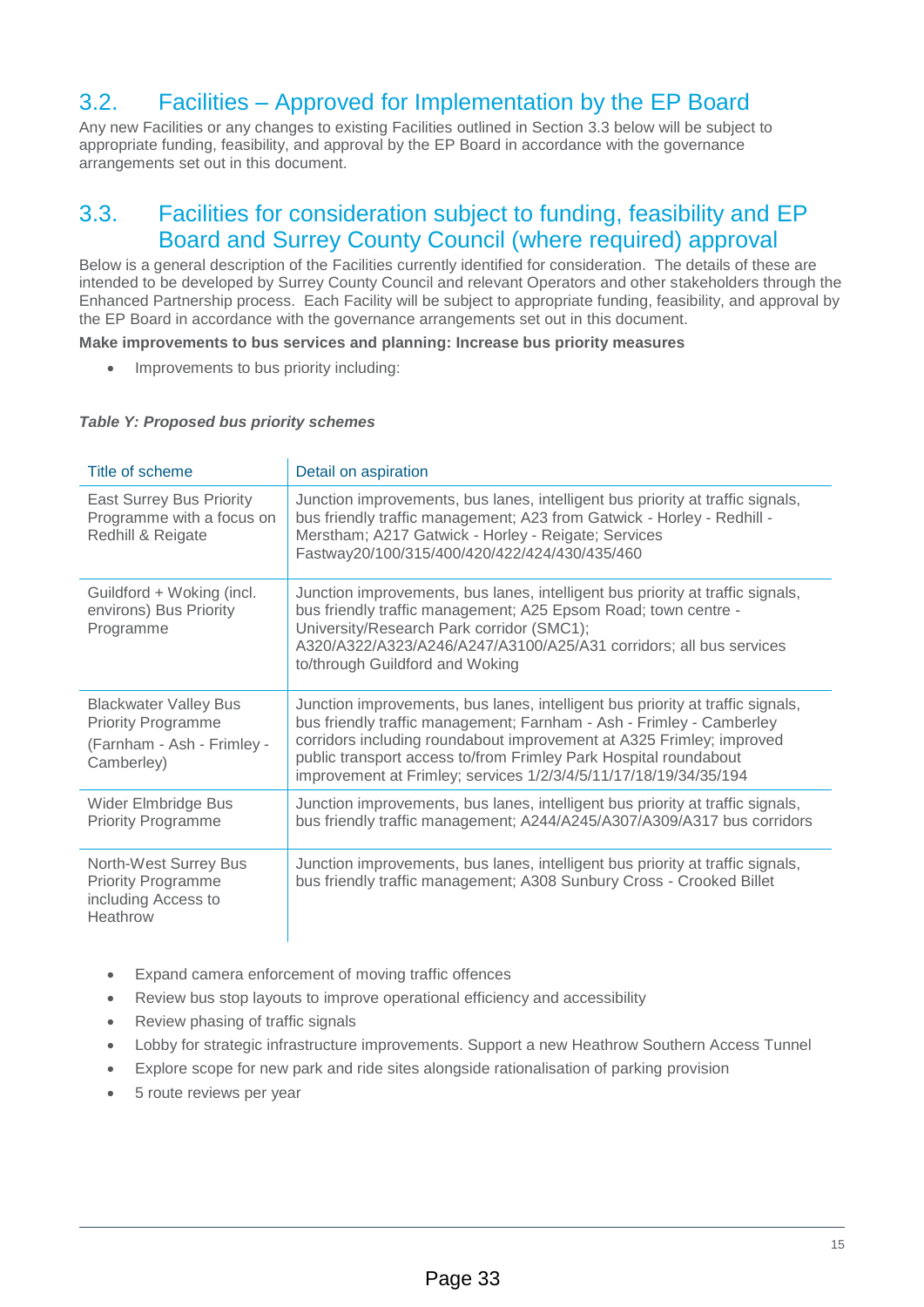# Appendix B: MEASURES

# 3.4. Measures – Existing

**Make improvements to bus services and planning: Increase bus priority measures**

• Revised Bus Lane and Bus Lane Enforcement Policy (Feb 2020)

**Make improvements to bus services and planning: Increase demand responsive services**

Recent Rural Mobility Fund grant of £0.6m and local contribution of £0.4m to fund DRT in the Mole Valley District.

#### **Make improvements to bus services and planning: Increase zero emission vehicles**

Surrey County Council has also allocated £32.3m of capital funding to accelerate the introduction of more zero emission buses into Surrey between 2022 and 2024. This is supported by a further £9m for bus priority measures and a further £1.4m for more real time passenger information. £6.3m has also been allocated to electrify the community transport fleet in the county.

The above will be delivered in partnership with bus operators, community transport operators and other partners.

# 3.5. Measures – Approved for Implementation by the EP Board

Any new Measures or any changes to existing Measures outlined in Section 3.6 below will be subject to appropriate funding, feasibility, and approval by the EP Board in accordance with the governance arrangements set out in this document.

# 3.6. Measures for consideration subject to funding, feasibility and EP Board and Surrey County Council (where required) approval

Below is a general description of the Measures currently identified for consideration. The details of these are intended to be developed by Surrey County Council and relevant Operators and other stakeholders through the Enhanced Partnership process. Each Measure will be subject to appropriate funding, feasibility, and approval by the EP Board in accordance with the governance arrangements set out in this document.

#### **Make improvements to bus services and planning: Increase bus priority measures**

- Increased enforcement powers for Moving Traffic Offences.
- Identify bus service delays on the network and investigate measures to reduce these.

### **Make improvements to bus services and planning: Increase demand responsive services**

- Expansion of DRT services in certain areas, including Tandridge, Waverley, rural areas of Surrey Heath, Guildford and Reigate & Banstead
- Explore opportunities to improve connectivity to remote employment sites.
- Total transport consideration.

#### **Make improvements to bus passenger experience: Invest in accessible and inclusive bus services**

- New development to take appropriate account of the needs of all bus users.
- Develop a programme to make all bus stop infrastructure accessible

#### **Make improvements to bus passenger experience: Protect personal safety of bus passengers**

- Improving personal safety at bus stops. As well as what can be done to improve safety to/from bus stops
- Bus stop inventory survey.

#### **Improvements to fares and ticketing: Integrate ticketing between operators and transport**

- Work with Plusbus to expand the scheme offer in Surrey.
- Development of Mobility as a Service framework.

#### **Improvements to passenger engagement: Passenger Charter**

• Establish a Passenger Charter in consultation with operators and the Stakeholder Reference Group.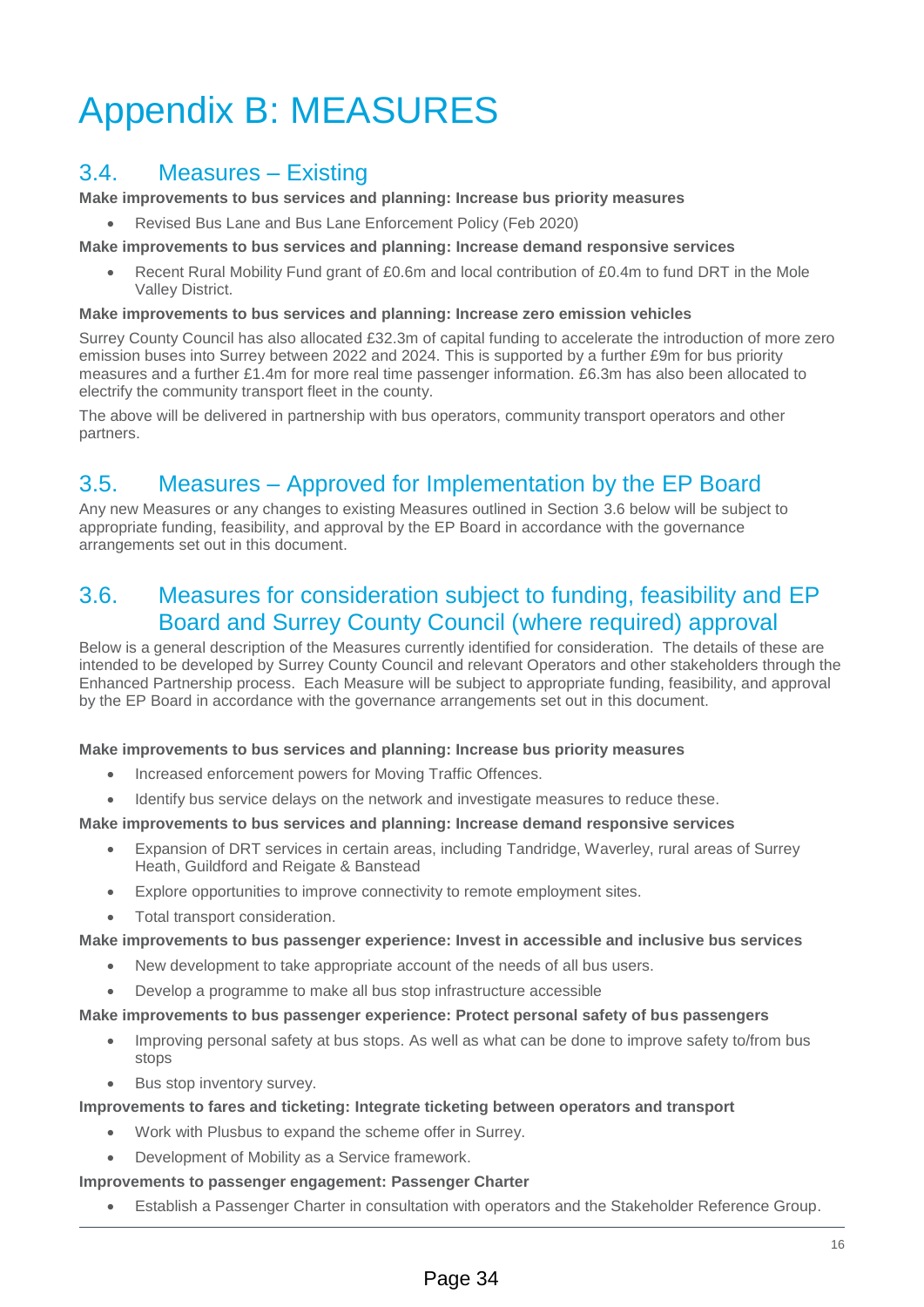### **Other: Integration with Development and Land Use Planning**

- Use the existing Public Transport Accessibility Model to evidence enhancing existing services
- Promote bus service provision as part of new developments, working with the Planning Authorities

### **Other: Mobility credits**

Explore the potential for mobility credits in Surrey.

**Make improvements to bus services and planning: Integrate services with other transport modes**

- Improve physical connections between bus and rail services.
- Develop mobility hubs.

**Make improvements to bus passenger experience: Invest in accessible and inclusive bus services**

- Identify and develop solutions to meet accessibility standards at bus stops.
- Provide step free access at interchange points at rail stations.

#### **Make improvements to bus passenger experience: Protect personal safety of bus passengers**

- Improve walking and cycling routes to bus stops.
- Accessibility and quality improvement at Guildford, Redhill and Staines bus stations.

#### **Improvements to passenger engagement: Improve bus information**

- Revise the processes for the provision of roadside information and standardise display cases where possible.
- Increase the number of real time information displays provided at bus stops.
- Improve the quality, consistency and timeliness of data from bus operators
- Devise a minimum specification for bus stops within the county devise a hierarchy of specification for different locations/environments
- Review bus stop provision and maintenance.
- Integrate Urban Traffic Management Control (UTMC) and bus passenger real time systems to improve delay and disruption messaging.
- Surrey County Council to strengthen marketing and information capacity.
- Establish a dedicated customer service offer alongside Sussex County Council.
- Explore a 24/7 customer service centre.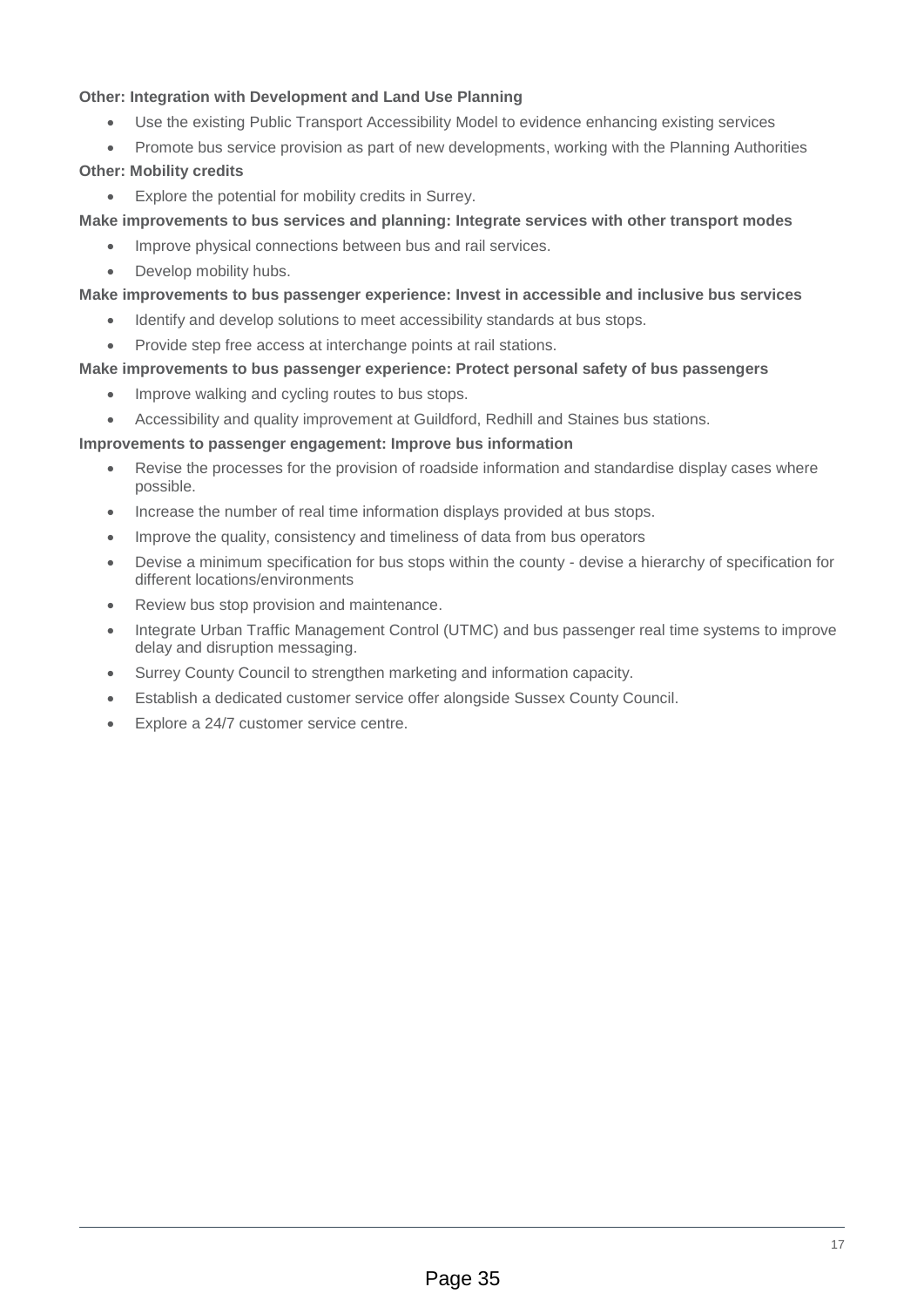# Appendix C: REQUIREMENTS

# 3.7. Existing

# 3.7.1. Emissions Standards

TABLE – Emissions standards of and age of PSVs in Surrey (October 2021)

| Standard                     | Number | Percentage<br>$(\% )$ | Less than<br>3 yrs old | $3 - 5$ yrs    | $6 - 8$<br>yrs | $9 - 12$<br>yrs | $13 - 15$<br>yrs | 16 yrs<br>$\pm$ |
|------------------------------|--------|-----------------------|------------------------|----------------|----------------|-----------------|------------------|-----------------|
| Zero<br>Emission<br>Electric | 16     | $\overline{2}$        | 16                     | $\overline{0}$ | $\overline{0}$ | $\Omega$        | $\Omega$         | $\mathbf{0}$    |
| Euro 6                       | 349    | 49                    | 69                     | 171            | 53             | 49              | 5                | 2               |
| Euro 5                       | 176    | 25                    | 9                      | 8              | 79             | 38              | 42               | 0               |
| Euro 4                       | 102    | 14                    | $\Omega$               | $\theta$       | $\overline{2}$ | 49              | 46               | 5               |
| Euro 3 &<br>below            | 63     | 9                     |                        | $\Omega$       | $\overline{0}$ | $\Omega$        | 42               | 20              |

The County Council's Cabinet has agreed a capital allocation of £32.3m for the purchase of zero emission vehicles. The first allocations of this funding will be used for Hydrogen Fuel Cell buses to be procured by the council and operated by Metrobus, alongside the purchase of Zero Emission Demand Responsive Vehicles for use in rural parts of the county. Other projects will follow in 2022 and 2023.

# 3.8. Other

Any local bus service operating will continue to operate at a similar frequency or better than that operated at the commencement of the Scheme, subject to commercial operation, or sufficient funding being available.

Commercial services or journeys can be reduced or withdrawn if the operator is able to demonstrate to the Council that (a) the need no longer exists; or (b) it is no longer commercially viable.

Operators will be proactive in looking to enhance frequencies of bus services operated. They will work with the Council to determine if this can be done commercially, or to determine what level of funding would be required to achieve this. If enhancements cannot be done commercially, enhancements will only be made if additional funding is available.

The Council will follow available procurement routes to improve service frequencies, including negotiation with bus operators regarding enhancements that can be operated commercially.

Council funding for supported bus services will not be reduced.

### **Data Requirements:**

Operators will continue to submit monthly statistics to the Council for patronage, revenue and lost journey declarations.

Operators will submit information to the Council on the vehicles typically used on services operating within Surrey, including those otherwise exempt under section 2.3.4 of the Plan. This will include the age of the vehicles, emissions and types of fuel or power. Data will be provided as a snapshot within a defined time period specified by the Council and no more than twice a year.

Operators will submit all live data to BODS as required by the DfT, including those services otherwise exempt under section 2.3.4 of the Plan.

# 3.9. Requirements Approved for Implementation by the EP Board

Any new Requirements or any changes to existing Requirements outlined in Section 3.10 below will be subject to appropriate funding, feasibility, and approval by the EP Board in accordance with the governance arrangements set out in this document.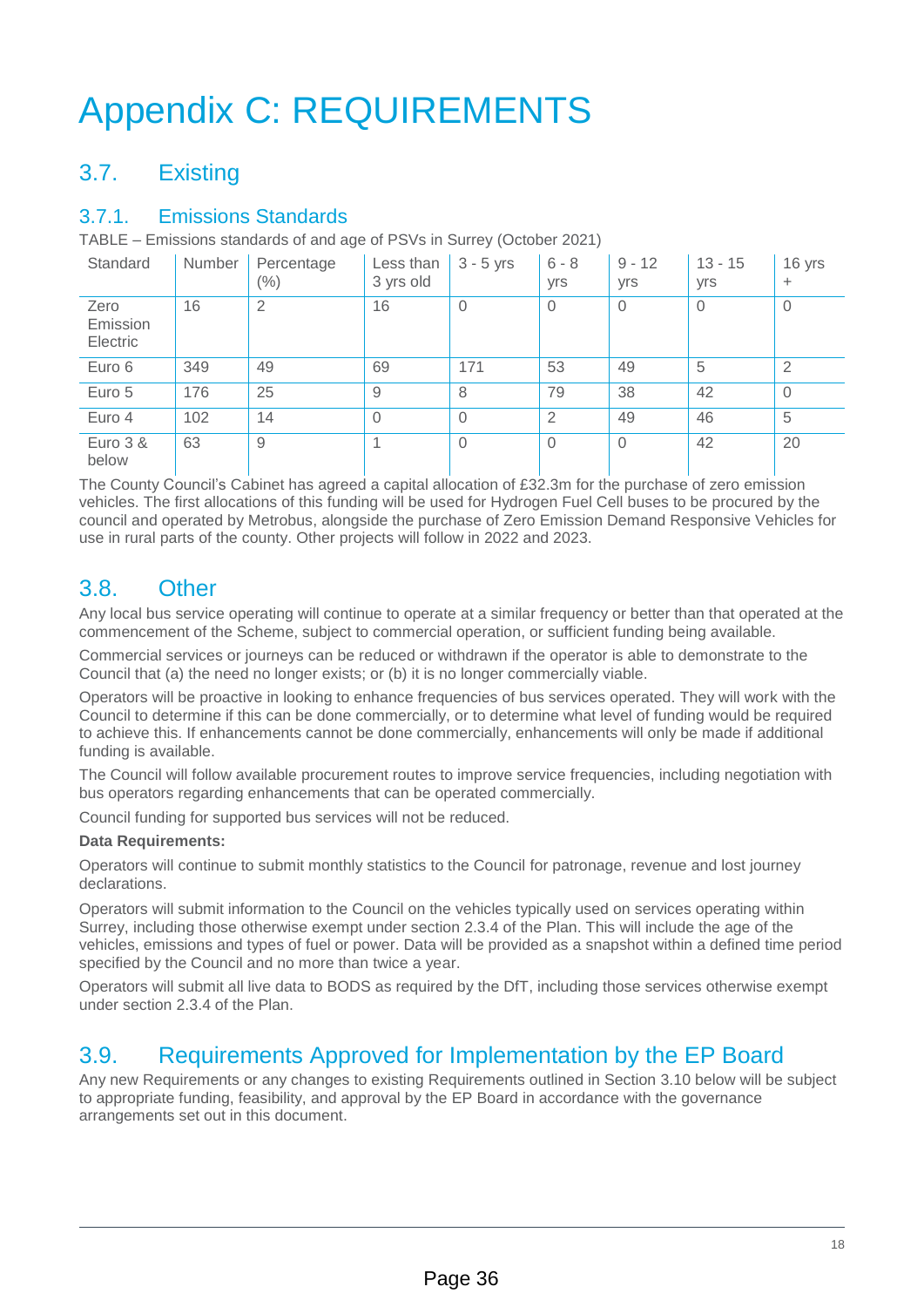# 3.10. Requirements for consideration subject to funding, feasibility and EP Board and Surrey County Council (where required) approval

Below is a general description of the Requirements currently identified for consideration. The details of these are intended to be developed by Surrey County Council and relevant Operators and other stakeholders through the Enhanced Partnership process. Each Requirement will be subject to appropriate funding, feasibility, and approval by the EP Board in accordance with the governance arrangements set out in this document.

### **Make improvements to bus services and planning: Simplify services**

- Operators to publicise other company's services on the same route
- Standardised timetable change dates (three times per year)
- Standardise Christmas & New Year level of operation across all operators

#### **Make Improvements to Bus Services and Planning: More Frequent and Reliable Services**

• Investment in the GOLD 1 and Route 100 BRT corridors

#### **Make improvements to bus services and planning: Review service frequency**

- Funding to be sought so that category 1 services will operate at least every 30 minutes, daytime, hourly evenings and Sundays
- Provide some enhancement funding for selected category 2 services for specific reasons
- Fund removal of duplicate services and to prevent over-provision where appropriate

#### **Improvements to fares and ticketing: lower fares**

- Operators will accept the proposed multi-operator ticket
- Implement a free travel for young carers
- Operators will provide limited free or discounted travel to people starting work from unemployment
- Introduce a reduced evening fare

#### **Improvements to fares and ticketing: simplify fares**

- Operators will offer an Under 20s or Under 25s half fare scheme
- Standardised discounts for groups

#### **Make improvements to bus passenger experience: higher specification buses**

- The Council will include options for improved engine emission standards in all future tenders
- The Council will support operators in upgrading fleets to reduce environmental impacts and meet our Climate change objectives, subject to available funding
- Mid-life bus refurbishment scheme
- In line with upcoming statutory requirements, all buses will need to provide next stop screens and announcements as standard

#### **Make improvements to bus passenger experience: Invest in accessible and inclusive bus services**

• Disability, autism and dementia awareness training for staff

#### **Make improvements to bus passenger experience: Protect personal safety of bus passengers**

• CCTV will be mandated on bus services

#### **Improvements to passenger engagement: Passenger charter**

• Operators in Surrey will agree to operate the passenger charter

#### **Improvements to passenger engagement: Improve bus information**

- Bus operators to ensure that RTPI data is up to date and 'live' to feed into the Real Time Information system
- Operators will work collaboratively to share service information on each other's apps and websites

#### **Make improvements to bus services and planning: Integrate services with other transport modes**

• Improved timetable alignment between bus and rail services

### **Make improvements to bus services and planning: Review socially necessary services**

Continue to provide socially essential services

**Make improvements to bus passenger experience: Invest in decarbonisation**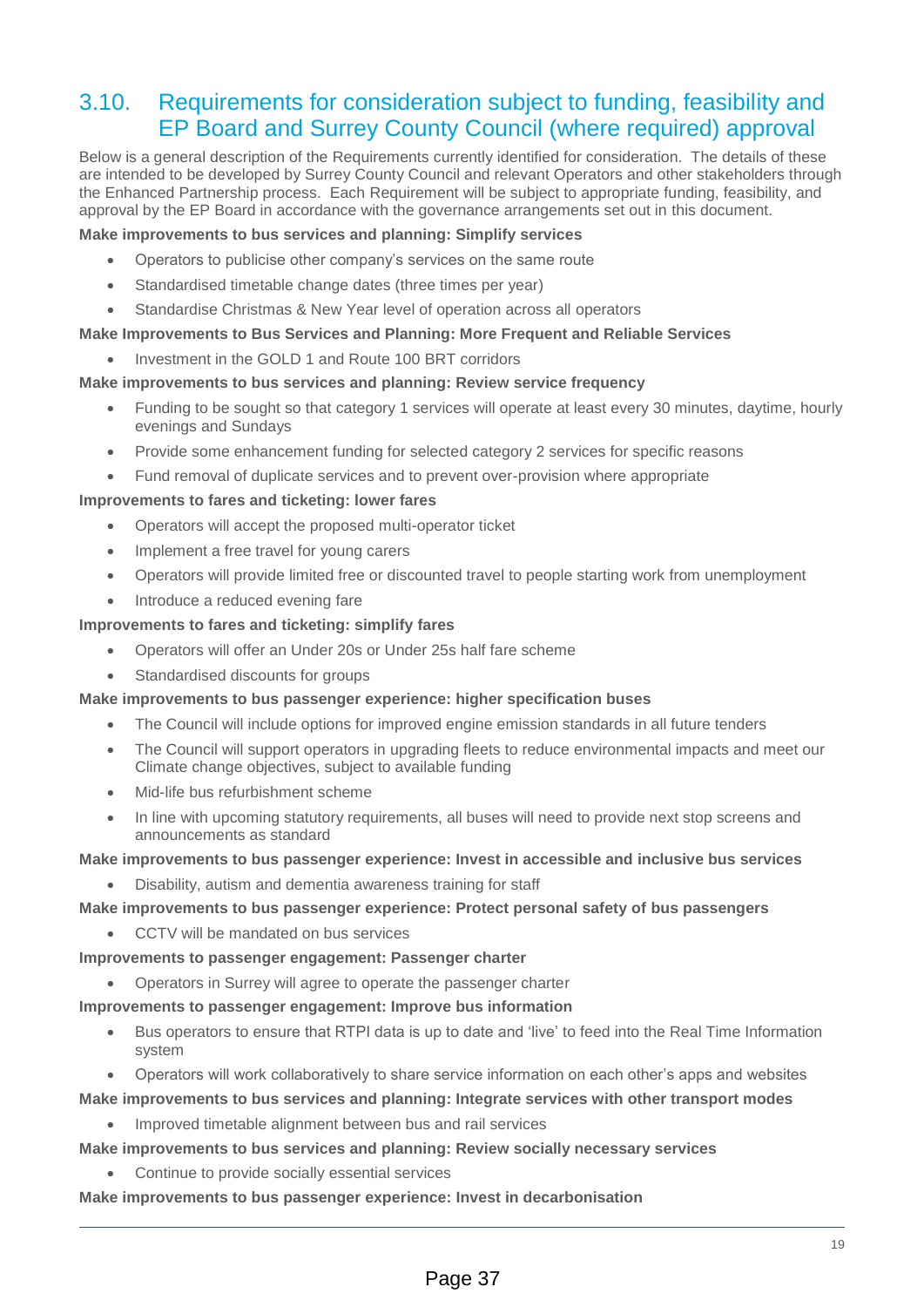- Seek funding opportunities to deliver a migration to zero-emission bus fleet with associated infrastructure over the coming years
- Pursue funding to investigate the feasibility of different types of technology applied to the constraints at bus depots and the mileages being operated on bus routes in Surrey in order to establish the most cost-effective means of decarbonising the bus fleet

### **Other**

- Seek the standardisation and expansion of data collection to ensure the performance of specific interventions and the overall performance of the EP. This includes:
	- ‐ agreeing the scope of data to be collected,
	- how the data will be collected, stored and treated (i.e. treated as shareable or commercially sensitive)
	- how data will be used to assess the performance of the partnership.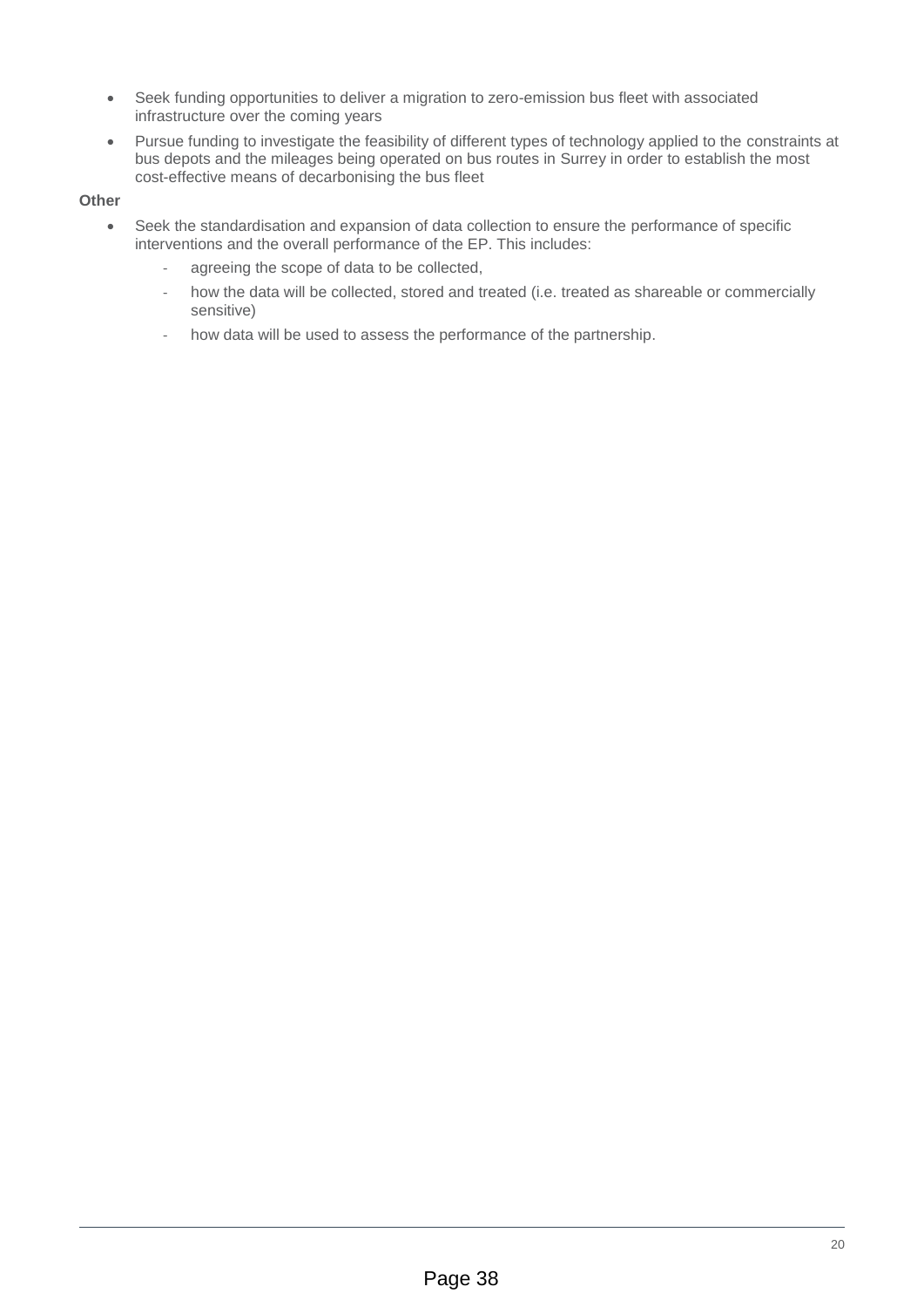# Appendix D: Terms of Reference

# 3.11. Stakeholder Reference Group (SRG)

External group to support the EP Board by providing scrutiny and challenge to the delivery of the EP. The membership of the SRG is made up of representatives from groups set out in section 2.6.2.2.

Other than already stated in section 2.6.2, the Stakeholder Reference Group is created to:

- Provide opportunity to discuss issues of any kind affecting bus provision or operation in Surrey;
- Build consensus across stakeholders and to make recommendations to the EP Board for decision; and
- Provide challenge to the EP Board on priorities set by the board and performance of the EP.

SRG members can request, subject to agree by the EP Board:

- To be an observer at EP Board meetings, subject to any necessary confidentiality agreement;
- Items to be discussed by the EP Board; and
- To be represented, or nominate a representative, on the Delivery Group, where their presence and expertise will assist the Delivery Group in the task or tasks as set by the EP Board.

# 3.12. Enhanced Partnership Board

The Enhanced Partnership Board will provide strategic project direction and scrutiny on interventions within the Enhanced Partnership Plan as well as having oversight and direction of financial delivery and the monitoring and evaluation framework.

Other than already stated in section 2.6.3, the Enhanced Partnership Board will:

- Develop and continuously review a process to prioritise available funding to potential Facilities, Measures and Requirements:
- Liaise with equivalent governance bodies in neighbouring Enhanced Partnerships, on matters both of policy and direction and on specific cross-boundary issues;
- Develop and agree a forward plan for programming work for future vears;
- Liaise with Surrey County Council regarding potential bids to external bodies for funding and ensure as far as possible that such bids reflect the priorities of the EP;
- Agree processes for monitoring performance of the EP, including reporting to the DfT;
- Champion the aspirations of the EP with local and regional stakeholders, national groups and Government; and
- Define the tasks, make up and deliverables of the EP Delivery Group.

# 3.13. Delivery Group

Made up of Surrey County Council officers and Operators, the Delivery Group:

- May be tasked by the EP Board to develop information, proposals or other materials to facilitate decision-making by the Board;
- Will provide the link between neighbouring authorities and operators where decisions made by the EP Board effect cross boundary services;
- Will provide updates to the EP Board on progress against decisions made, for instance:
	- the project, scheme and initiative progress
	- ‐ cost management and spend profiling
	- risk and issues management

Membership of the Delivery Group will vary depending on the requirements Facility, Measure or Requirement being implemented or the request for information or expert advice made by the EP Board.